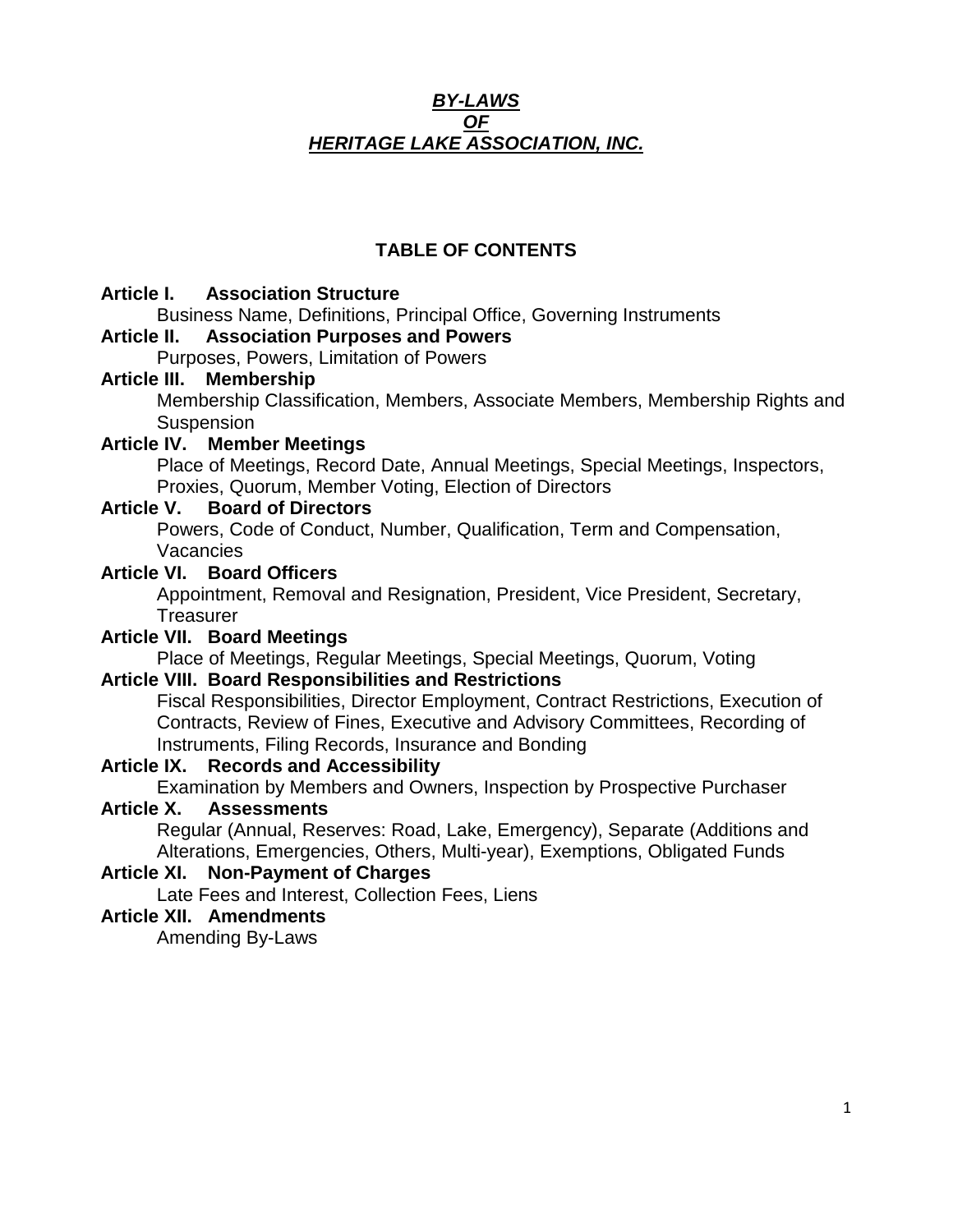## **ARTICLE I ASSOCIATION STRUCTURE**

### **Section 1. Business Name**

The name of this corporation is Heritage Lake Association, Inc.

### **Section 2. Definitions**

The following terms, wherever referred to in these By-Laws or any other Association Instruments, shall have the meaning stated as follows:

"**Association**" means the Heritage Lake Association, Inc

"**Association Instruments**" means By-Laws, Articles of Incorporation, CCE&Rs, Rules and Regulations, and Erosion Control and Drainage Channel/Bank Stabilization rules, each as amended

"**Board**" means the Association Board of Directors

"**CCE&Rs**" means the Declaration of Covenants, Conditions, Easements and Restrictions of the Heritage Lake Subdivision

"**CICAA**" means the State of Illinois Common Interest Community Association Act (765 ILCS 160/) as amended

**"In good standing"** means that Members have the privilege to notice, voting, and use of Association property and facilities, and whose privileges have not been suspended per Section 4 of Article III in these By-Laws

"**Lot**" means each numbered residential property as described and set forth in the plat maps of the Subdivision

"**Majority**" means more than 50%

"**Member**", means the person who is the Owner or a designated co-owner of record in good standing and is entitled to notice and to vote. Good standing is not required for assessing, billing or collecting the Owner's financial obligations

"**Not For Profit Act**" means the State of Illinois General Not For Profit Act of 1986 (805 ILCS 105/) as amended

"**Owner**" means any persons or entities whose estates or interests, individually or collectively, hold fee simple absolute ownership of a Lot

"**Reserves**" means Regular Assessment funds paid by the Owners, which are held by the Association for a specific purpose as specified by the CCE&Rs and the By-Laws "**Subdivision**" means Heritage Lake Subdivision, a subdivision of a part of Mackinaw Township in Tazewell County, Illinois, as shown on the plats filed with the Recorder's Office for Tazewell County, Illinois

### **Section 3. Principal Office**

The principal office of the Association shall be in Mackinaw Township, Illinois at a specific location as may be designated by the Board.

### **Section 4. Governing Instruments**

The Association shall be governed by the following instruments. The instruments are shown in the order of their governing priority.

a. Common Interest Community Association Act (CICAA)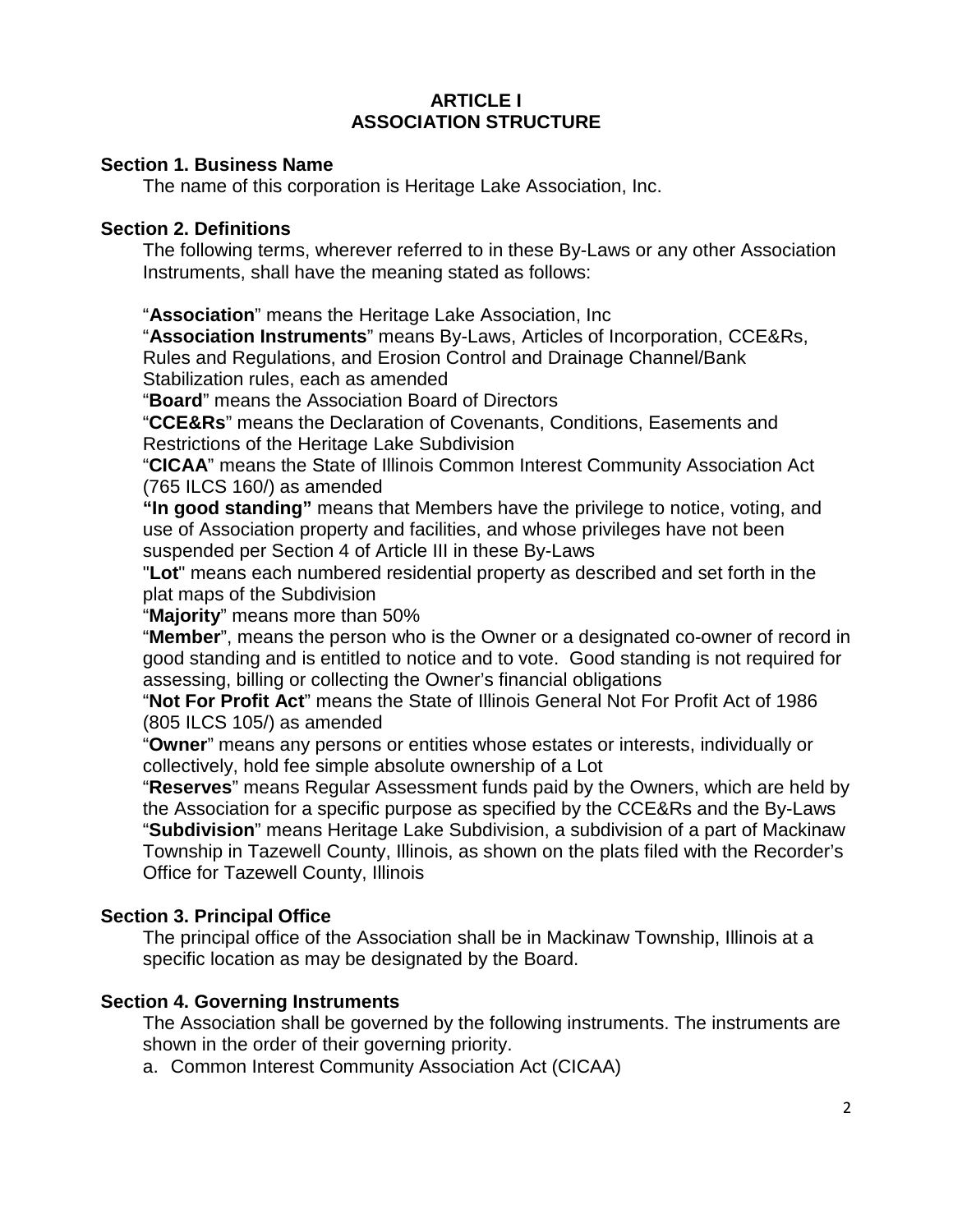- b. Declaration of Covenants, Conditions, Easements and Restrictions (CCE&Rs)
- c. Articles of Incorporation
- d. By-Laws
- e. Rules and Regulations
- f. Erosion Control and Drainage Channel/Bank Stabilization regulation
- g. State of Illinois General Not For Profit Act of 1986, except where the Not For Profit Act requirements are mandatory

## **ARTICLE II ASSOCIATION PURPOSES AND POWERS**

### **Section 1. Purposes**

The purposes for which the corporation is organized are:

- a. To promote pleasure, social recreation and sports activities for its members, their family and guests and to develop and maintain a recreationally oriented environment in the Subdivision;
- b. To provide a means whereby the streets, parks, lakes, recreational areas, amenities and recreational facilities within the Subdivision as may be conveyed to the Association or established by it, may be operated, maintained, repaired, and replaced;
- c. To provide a means for the publication and enforcement of all regulations necessary, as shall be determined by the Board, to the governing of the residential character, covenants, easements, and restrictions of all property within the Subdivision; and
- d. To administer and operate property owned by the Association.

# **Section 2. Powers**

The Association shall have powers consistent with law and the Governing Instruments, and shall include the following:

- a. To acquire real or personal property by gift, purchase, or other means;
- b. To own, hold, enjoy, lease, operate, maintain, convey, sell, assign, transfer, mortgage or otherwise encumber, or dedicate for public use, any real or personal property owned by it;
- c. To construct, maintain and operate recreational facilities of all kinds within the Subdivision;
- d. To care for vacant, unimproved or un-kept Lots;
- e. To maintain, rebuild, repair, beautify and otherwise care for all streets, project parks, pedestrian easements and drainage improvements within the Subdivision not subject to maintenance by government authority;
- f. To pay taxes and assessments, if any levied by any government authority on property owned by it;
- g. To enforce charges, easements, restrictions, covenants, conditions and agreements existing upon or created for the benefit of the real property in the Subdivision;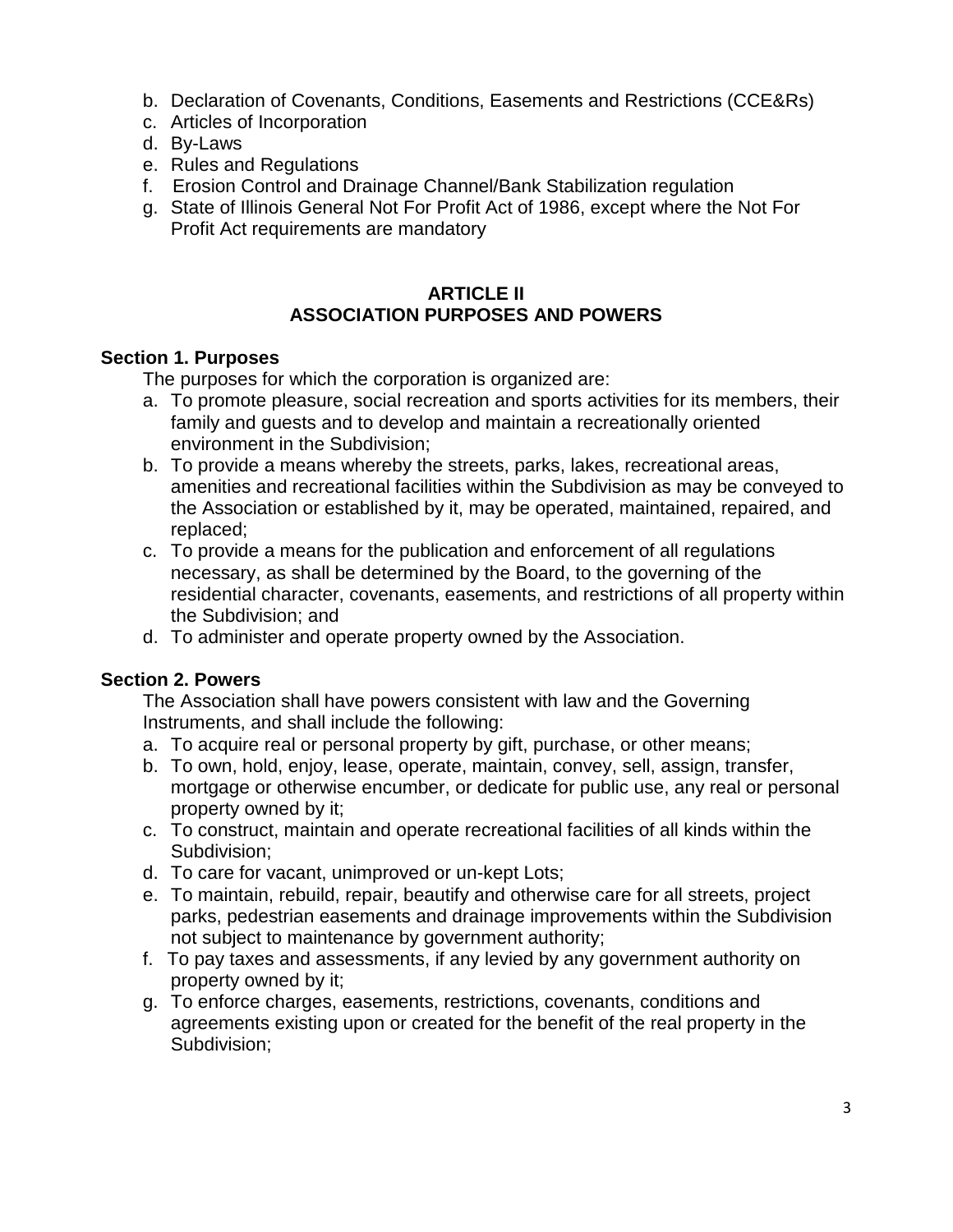- h. To appoint committees as may be necessary to, or convenient in, the discharge of any of its obligations or powers;
- i. To enforce any Association Instruments;
- j. To sue to collect any charges not paid and to foreclose any lien granted to it;
- k. To borrow money, contract debts, and issue bonds, notes and debentures, and secure the payment or performance of its obligations;
- l. To pay for and discharge all expenses and obligations incurred in carrying out these powers;
- m. To contract for and pay any premiums for fire, casualty, liability and other insurance, including indemnity and other bonds;
- n. To contract and pay for maintenance, gardening, utilities, materials, supplies and services relating to property or facilities owned or operated by it and to employ personnel reasonably necessary to administer its affairs including legal counsel and accountants;
- o. To levy dues, assessments, fines, and penalties as may be provided by any Association Instruments and to file liens against the individual Lots or to take any other action provided by law to collect or enforce payment of charges;
- p. To alter, amend, repeal, or rewrite Association Instruments, consistent with law, except as limited by the Association Instruments;
- q. To impose fees or other charges regarding the use of Association common property and facilities; and
- r. To use all powers permitted by law and the Governing Instruments for the administration of its affairs and the attainment of its purposes.

## **Section 3. Limitation of Powers**

Association limitations of power shall include, but are not limited to the following:

- a. The Association shall have no power to levy assessments on any property other than Lots;
- b. The Association shall have no power to borrow in excess of the current value of its properties;
- c. The Association shall have no power to carry on a business or trade for profit.

### **ARTICLE III MEMBERSHIP**

### **Section 1. Membership Classification**

There shall be two classes of Membership in the Association, Members and Associate Members. Anyone who owns a Lot may be a Member of the Association by reason of ownership.

### **Section 2. Members**

Lot ownership is transferable only upon the conveyance of title and any other attempted transfer or assignment of ownership shall be null and void. Evidence of conveyance shall be provided to the Association, and Membership for one new Owner will only be recognized and valid after payment of an Association transfer of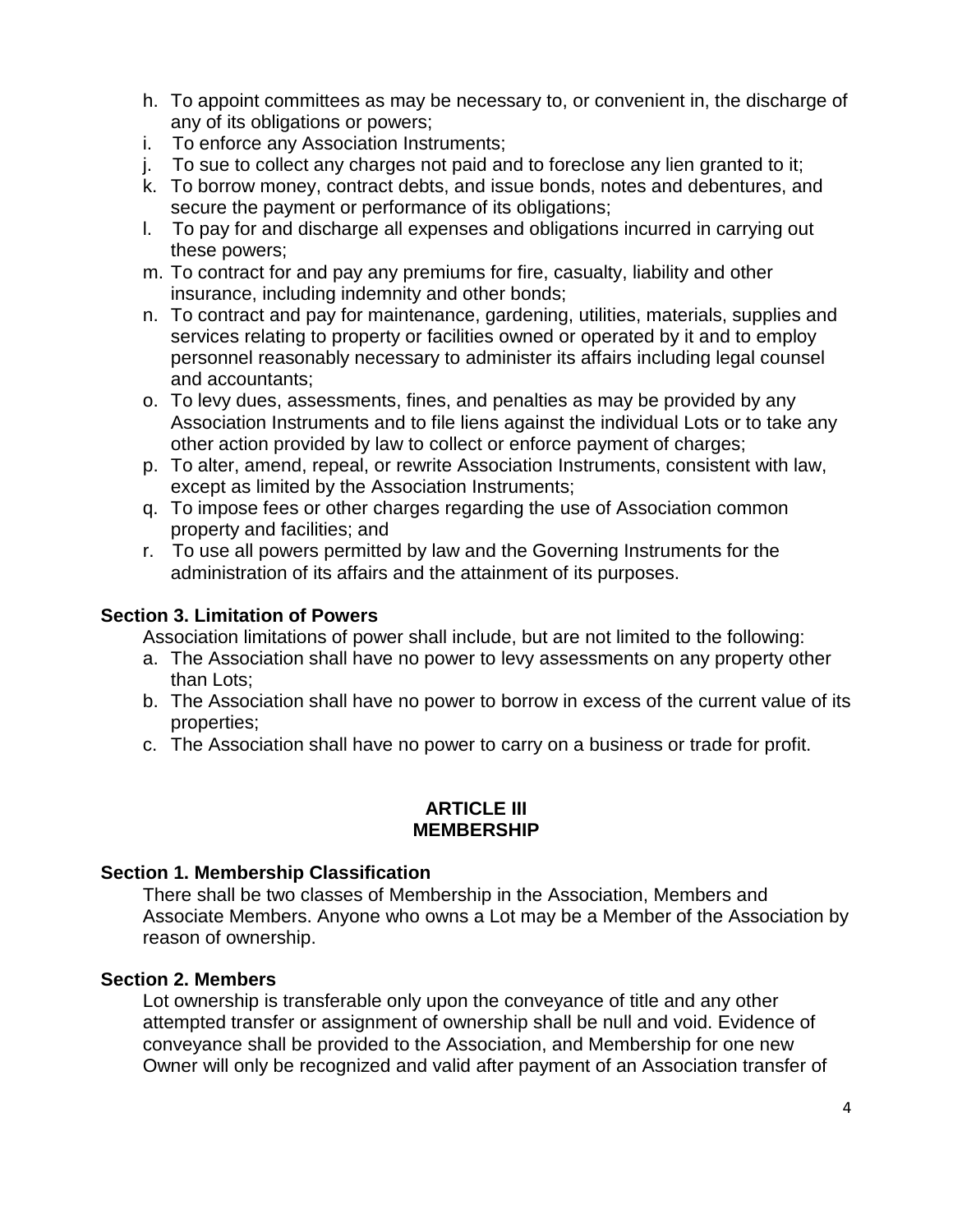title fee to be paid by the new Owner. If the new Owner fails to provide evidence of conveyance, then for billing purposes, the Association may rely on Tazewell County public records and may assess an administrative fee to be paid by the new Owner.

Owner's are required to provide the Association evidence of ownership, Member designation if there is more than one Owner, and names, addresses, and Lots owned of Member and co-owners. Owner shall submit that information in a completed Association Owner Registration Form. Failure to provide this information, following notice of this requirement or any status change, by the next Record Date may suspend voting rights. In the absence of evidence of ownership provided to the Association, then for billing purposes, the Association may rely on Association records or Tazewell County public records and may assess an administrative fee to be paid by the Owner.

Where no Owner or co-owner is a natural individual, the Member's voting rights may only be preserved by proxy.

The Owner of more than one Lot shall be entitled to only one membership. However, the Owner has all of the liabilities and duties of ownership of each Lot separately.

During an installment contract for purchase, the seller may expressly retain rights of Membership in writing until transfer of title. The seller, as the Owner, will continue to be sent billing notice for assessments. The purchaser in good standing, upon evidence of purchase and possession of a Lot, although not a Member, shall have the rights of Membership if not retained by the seller. Purchaser shall also submit a completed Association Contract for Purchase Registration Form to have the rights of Membership.

### **Section 3. Associate Members**

- a. The following shall be entitled to Associate Membership in the Association:
	- i. One co-owner of any Lot by virtue of their co-ownership status, but Associate Membership of co-owners prior to March 22, 2014 is not limited to one coowner;
	- ii. Any natural individual who is a resident in any single family residential building within the Subdivision;
	- iii. One natural individual, as may be designated by the Owner, where no Owner or co-owner is a natural individual; and
	- iv. The spouse/domestic partner and children of a Member, or an Associate Member as provided in parts i, ii and iii above, who share the same primary residence as the Member or Associate Member.
- b. Persons qualifying under more than one of the above categories shall only be entitled to a single Associate Membership.
- c. Associate Members shall have no vote or right to notice of Member Meetings. Associate Members that are not co-owners shall not be required to pay assessments, but Associate Members who are co-owners shall be liable with the Member to pay any assessments.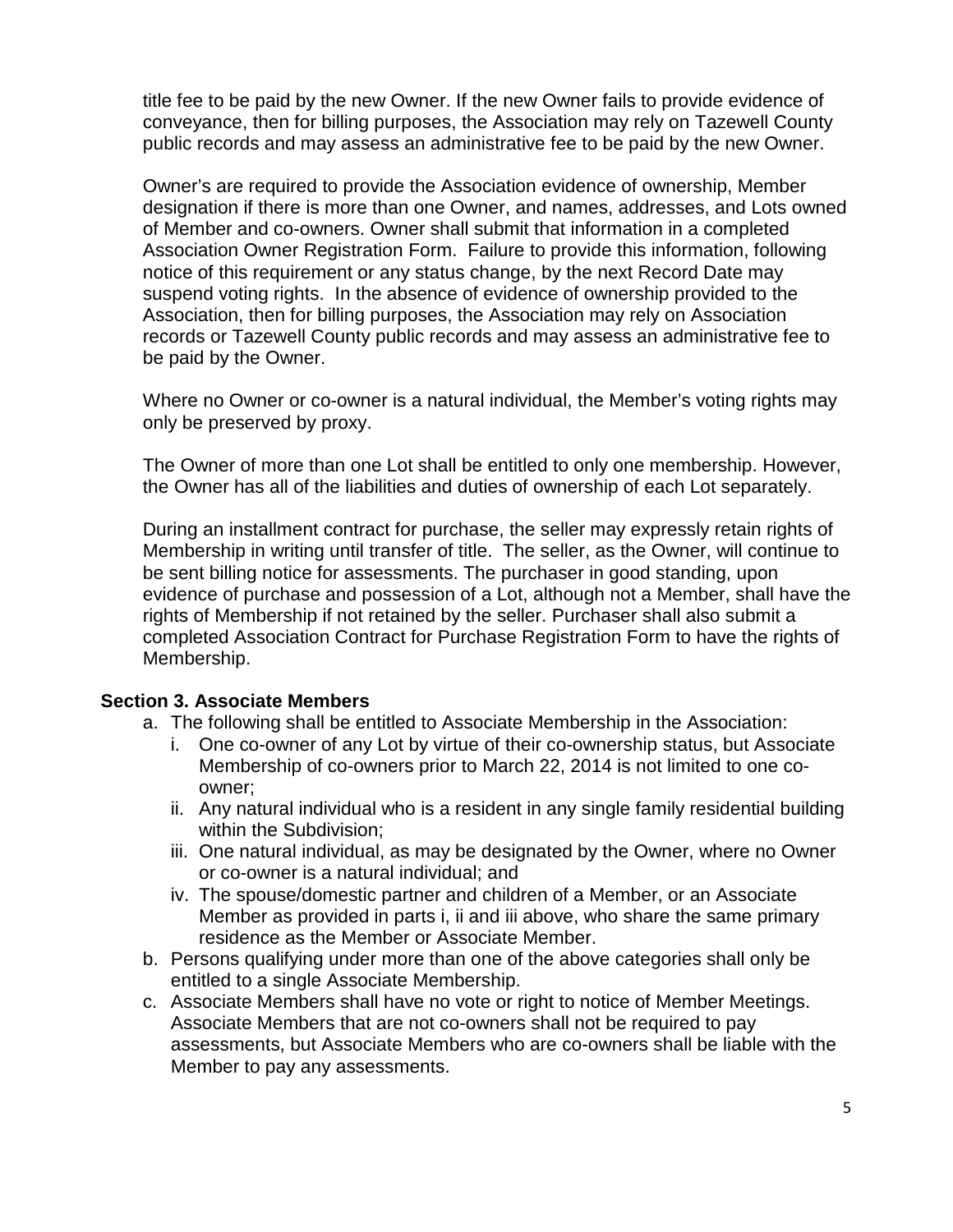- d. Associate Membership shall cease automatically upon termination of the status giving rise to Membership.
- e. Any Owner entering into a lease agreement shall deliver a copy of the signed lease to the Association or if oral, a memorandum of the lease, not later than the date of occupancy or 10 days after the lease is signed, whichever occurs first. Owner shall also submit a completed Association Lease Registration Form for lessee to be recognized as a resident or as an Associate Member.

#### **Section 4. Membership Rights and Suspension**

Members and Associate Members and their guests, shall have the use of any property or facilities owned by the Association, subject to the provisions of the Association Instruments. Members shall have the right to notice and to vote as provided in these By-Laws and may assign the right to notice.

The right to use the property or facilities owned by the Association by any Member, co-owner, and Associate Member and their guests, and the notice and voting rights of the Member and co-owners may be suspended for the following:

- a. Unpaid Association fees and assessments or charges, including fines, owed by the Member, co-owner or Associate Member; or
- b. Violations of any Association Instruments by any Member, co-owner, Associate Member or guests as determined by the Board.

### **ARTICLE IV MEMBER MEETINGS**

#### **Section 1. Place of Member Meetings**

Member Meetings shall be held in Mackinaw Township, Illinois, at the place stated in the notice as designated by the Board.

#### **Section 2. Record Date**

The Board shall set a date to determine the Members entitled to notice of and to vote at Member Meetings, and to qualify Director candidates for placement on an election ballot. This Record Date shall not be more than 60 days or less than 30 days prior to the date of the meeting. When a Record Date is set, only Members of record in good standing or a designated co-owner on that date shall be entitled to notice of and to vote at the meeting. Any transfer of ownership after fixing of the Record Date shall qualify any new Owner in good standing as a Member with voting rights.

#### **Section 3. Annual Member Meetings**

An Annual Member Meeting shall be held at a date and time during the month of March each year as determined by the Board. The meeting may be used to elect Directors where any Director vacancy exists and to transact other business.

The Board shall give each Member written notice of each Annual Member Meeting either: a) in person, b) by mail, charges prepaid, addressed to the Member at the address appearing on the records of the Association, or c) by any other delivery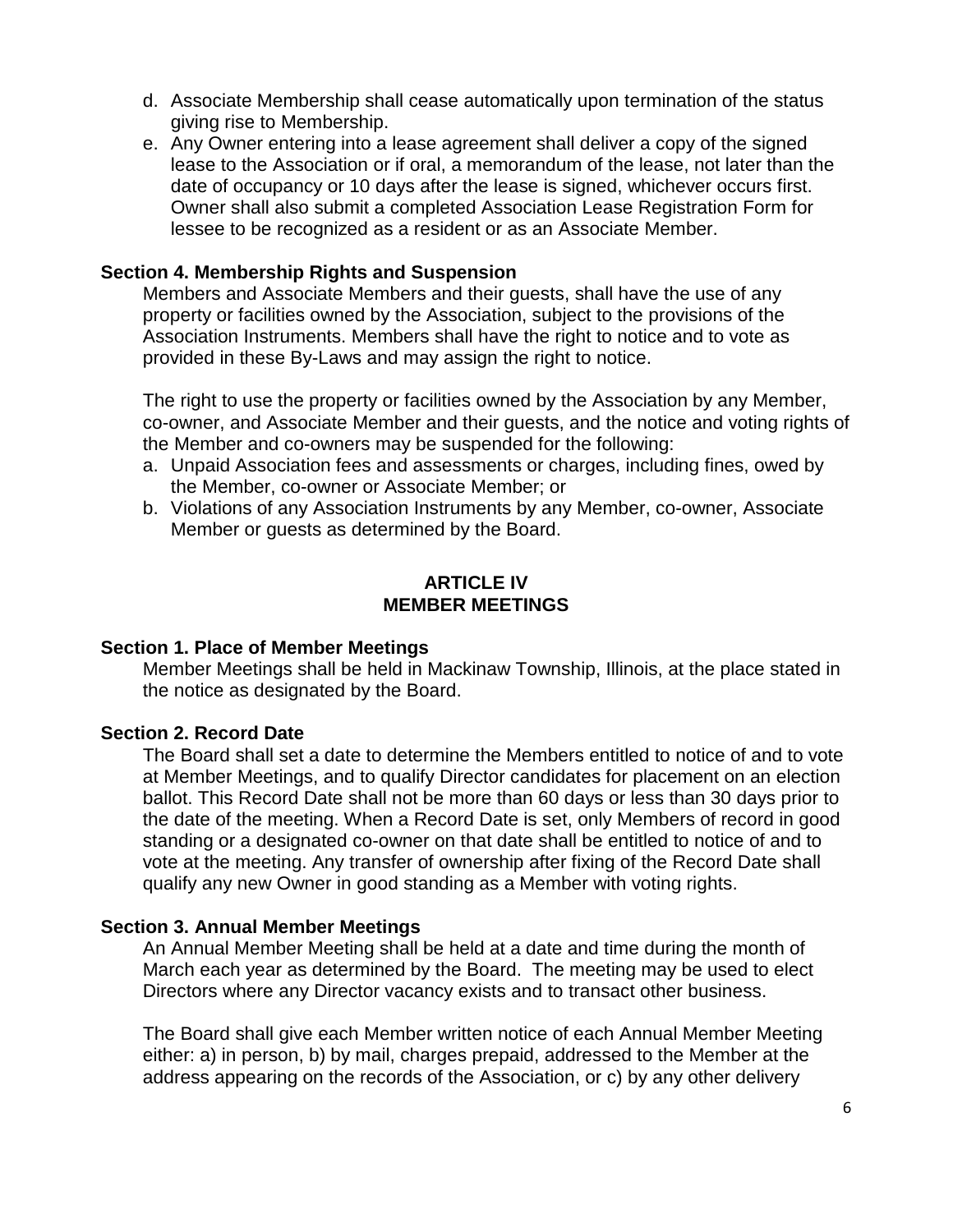method that is approved in writing by the Member and authorized by any Association Instruments. Notice shall also be posted in writing on all Association bulletin boards and on the Association web-site. All notices shall be posted, and sent to each Member entitled to notice not less than 10 but not more than 30 days, before each Annual Member Meeting, and shall specify the date, time, place and purpose of the meeting.

In the case of a continued or reconvened Annual Member Meeting, a Special Member Meeting may be called by a Majority of the votes present, in person or by proxy, at the original meeting. The Special Member Meeting shall be held not more than 45 days from the original meeting date.

### **Section 4. Special Member Meetings**

Special Member Meetings may be called by the President, by the Board, or by not less than 20% of the votes of the Members. In the case of a continued or reconvened Annual or Special Member Meeting, a Special Member Meeting may be called by a Majority of the votes present, in person or by proxy, at the original meeting. Notice of a Special Member Meeting and Members rights at the Meeting shall be provided the same as for Annual Member Meetings.

### **Section 5. Inspectors**

Not less than 5 days prior to Member Meetings a Majority of the Board shall appoint an independent committee of Inspectors consisting of not less than three Members or Associate Members. The Inspectors shall have the following duties:

- a. Oversee the collection of ballots and other voting materials;
- b. Determine and report the number of valid votes represented at the meeting, based on their review of the validity and effect of proxy votes and the eligibility and number of votes allowed for each Member;
- c. Establish and report quorum requirements;
- d. Count all votes and report the results; and
- e. Conduct the election and voting with impartiality and fairness to all the Members.

The committee shall provide its report in writing at the Member Meeting, signed by all Inspectors whether in agreement or in dissent. The report of the Majority of Inspectors will be considered as primary evidence of voting results at the meeting.

### **Section 6. Proxies**

Except in business to be handled by direct mail, each Member entitled to vote at Member Meetings shall have the right to do so either in person or by proxy. A written proxy shall a) be executed by the Member or his duly authorized agent**,** b) bear the date of execution, and c) be submitted to the Board prior to the meeting or to the Inspector Committee at the meeting. No proxy shall be valid after the expiration of 11 months from the date of its execution unless the person executing it specifies the length of time the proxy is to continue in force. The Member that executed the proxy,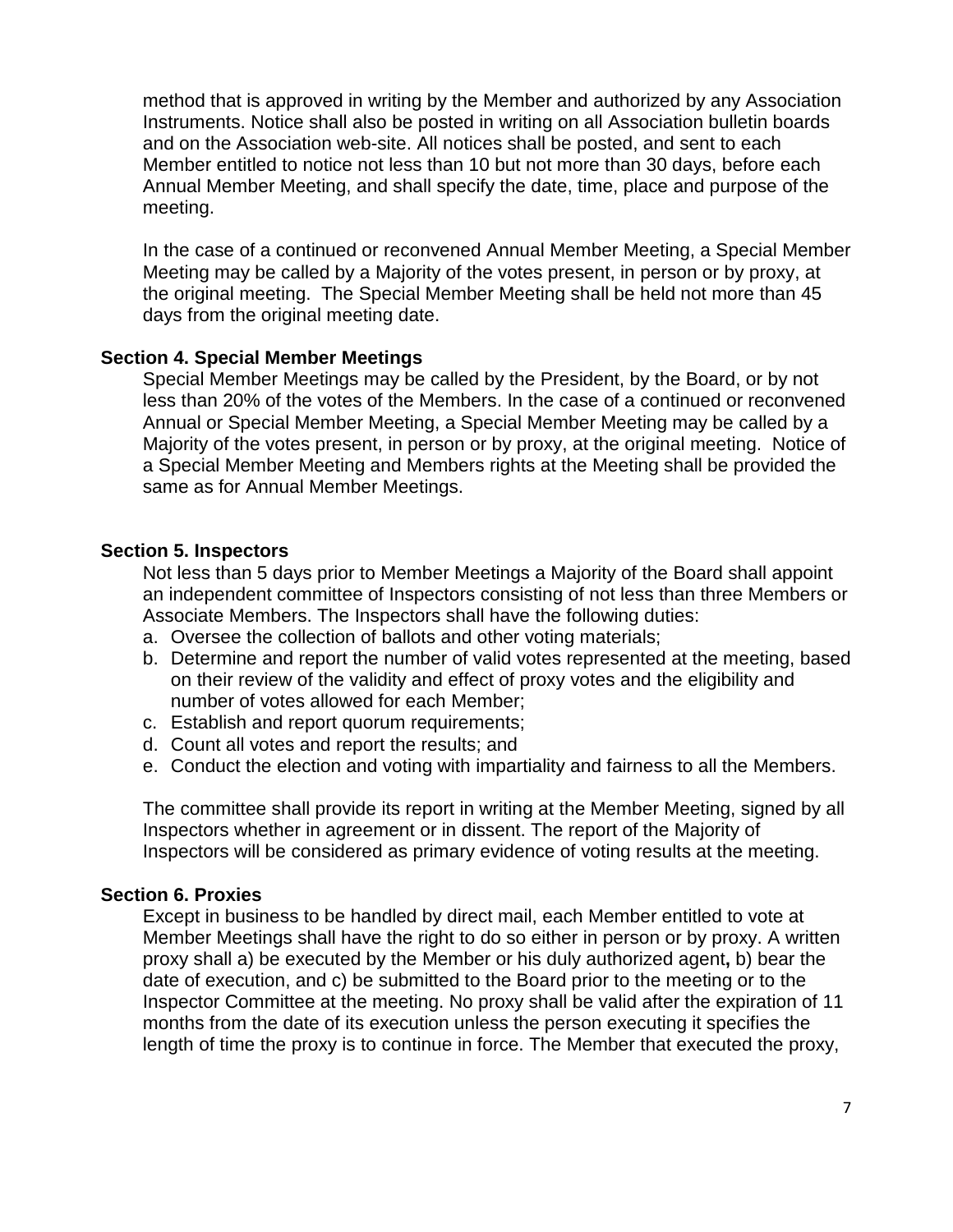if present in person at the meeting, may retract the proxy and vote in person. Proxy voting is limited to Members and is not available to co-owners.

## **Section 7. Member Meeting Quorum**

The presence of at least 20% of the eligible votes of the entire Membership, in person or by proxy, at a Member Meeting shall constitute a quorum for the transaction of business. The Members present at the meeting may continue to do business until adjournment even though the withdrawal of enough Members may leave less than a quorum. A continued or reconvened meeting shall require the presence of at least 10% of the eligible votes of the entire Membership, in person or by proxy, to constitute a quorum for the transaction of business.

As provided in the CCE&Rs, Lots owned by the Association shall be excluded from quorum calculations at Member Meetings.

## **Section 8. Member Voting**

- a. Members on the Record Date shall be entitled to one vote for each Lot owned by the Member on any matter that comes before the Membership for vote. Vote may be by voice, show of hands, roll call, or Association issued ballot as determined by the Board.
- b. Voting rights shall be given in the following priority when ownership information has been provided to the Association as required in Section 2 of Article III:
	- i. If the Owner of a Lot who is designated in writing as the Member is present at a Member Meeting, that person will be entitled to vote;
	- ii. If the Member is not present in person, but has designated a proxy, that person may vote for the Member;
	- iii. If the Member is not present in person or by proxy, then if only one other coowner is present, that co-owner may vote;
	- iv. If the Member is not present in person or by proxy, then if more than one other co-owner is present, the co-owner designated as the voting co-owner in writing to the Association by the Record Date may vote;
	- v. If the Member is not present in person or by proxy, and if more than one coowner is present and no co-owner has previously been designated in writing as a voting co-owner, then one co-owner may vote if agreed upon by all other co-owners present at the meeting.
- c. When ownership information has not been provided to the Association as required in Section 2 of Article III, then the Owner most recently recognized as the Member on the records of the Association will be entitled to vote. As provided in the CCE&Rs, Lots owned by the Association shall not be entitled to votes at Member Meetings.
- d. Except as otherwise provided by law or by any Association Instruments, an affirmative Majority of the votes cast at Member Meetings where a quorum is present shall prevail.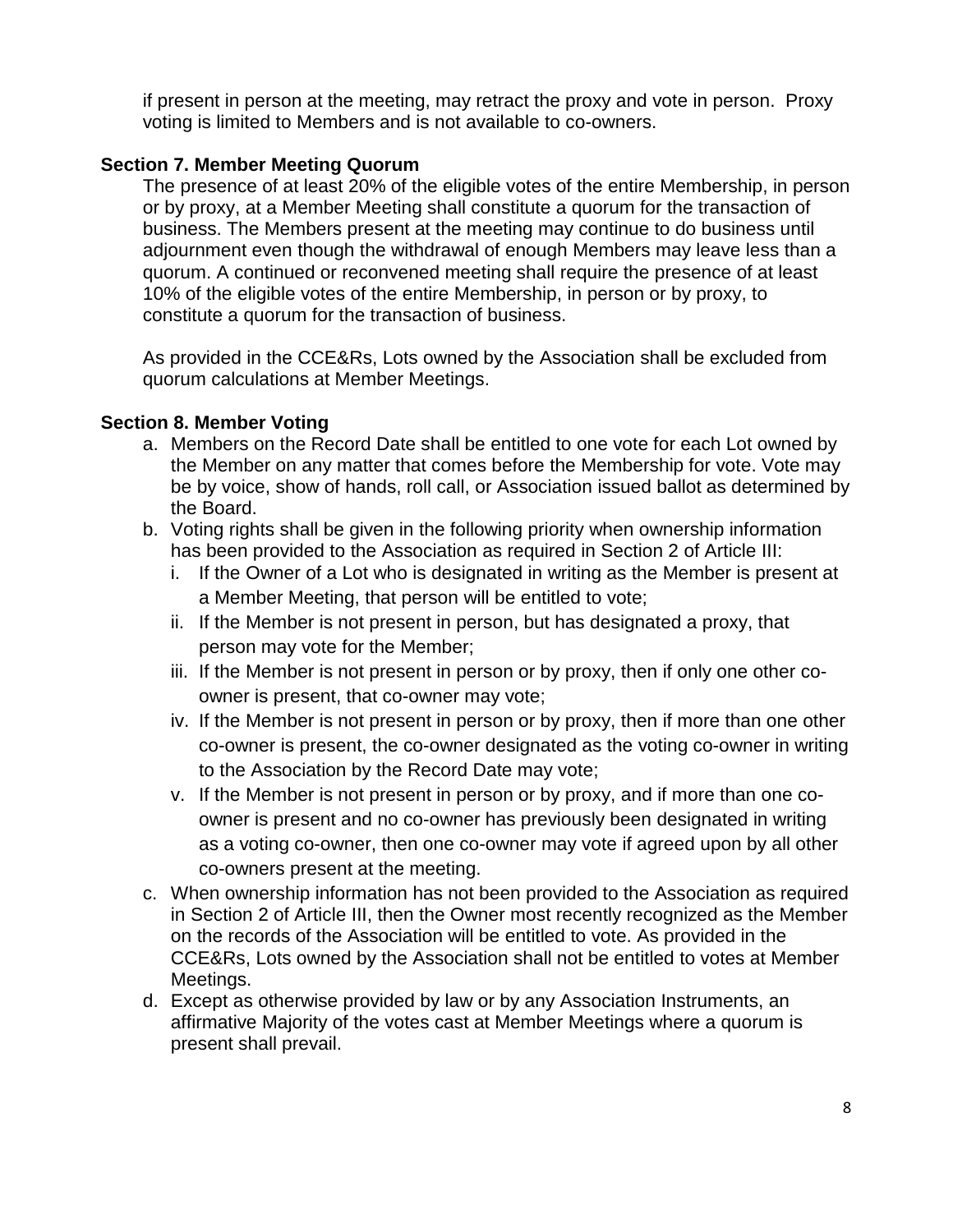- e. The following matters shall require at least a two-thirds affirmative vote by the Members voting at Member Meetings where a quorum is present to prevail:
	- i. Amendment of the Articles of Incorporation.
	- ii. Replacement or removal of streets, parks, lakes, recreational areas, amenities and recreational facilities within the Subdivision.
- f. The following matters shall require a two-thirds affirmative vote of all eligible votes of the entire membership at Member Meetings where a quorum is present to prevail:
	- i. Removal of a Board Member as a Director
	- ii. Enter into mergers and consolidations
	- iii. Mortgage Association owned property
	- iv. Dedicate property
	- v. Dissolve the corporation

### **Section 9. Election of Directors**

Directors shall be elected by Association issued ballot at Member Meetings. Members shall have the right to vote by mail as specified in Robert's Rules of Order Newly Revised. Votes shall be counted in the presence of the Membership at the meeting if any Member so moves.

Members shall not have the right to cumulate their votes, but are limited to one vote for each candidate up to the number of Directors being elected. Members are entitled to a separate ballot for each lot owned. The candidates receiving the highest number of votes shall be elected, up to the number of Director seats open for election. All other voting rules and exceptions specified in Section 8 of this Article shall apply to the election of Directors.

### **ARTICLE V BOARD OF DIRECTORS**

### **Section 1. Powers**

The Board and its Directors shall have the following powers:

- a. To manage and control the business affairs of the Association.
- b. To select and remove officers, agents and employees of the Association and prescribe powers and duties for them;
- c. To make or amend Association Instruments, except as limited by the Governing Instruments; and
- d. To exercise the powers provided to the Association by the Governing Instruments.

### **Section 2. Code of Conduct**

The Association Code of Conduct is intended to provide guidance with ethical issues and a mechanism for addressing unethical conduct. The Code of Conduct shall define Director and Executive Committee Member: a) responsibilities, b) professional conduct, c) disclosure and resolution of conflicts, and d) acknowledgment of obligations.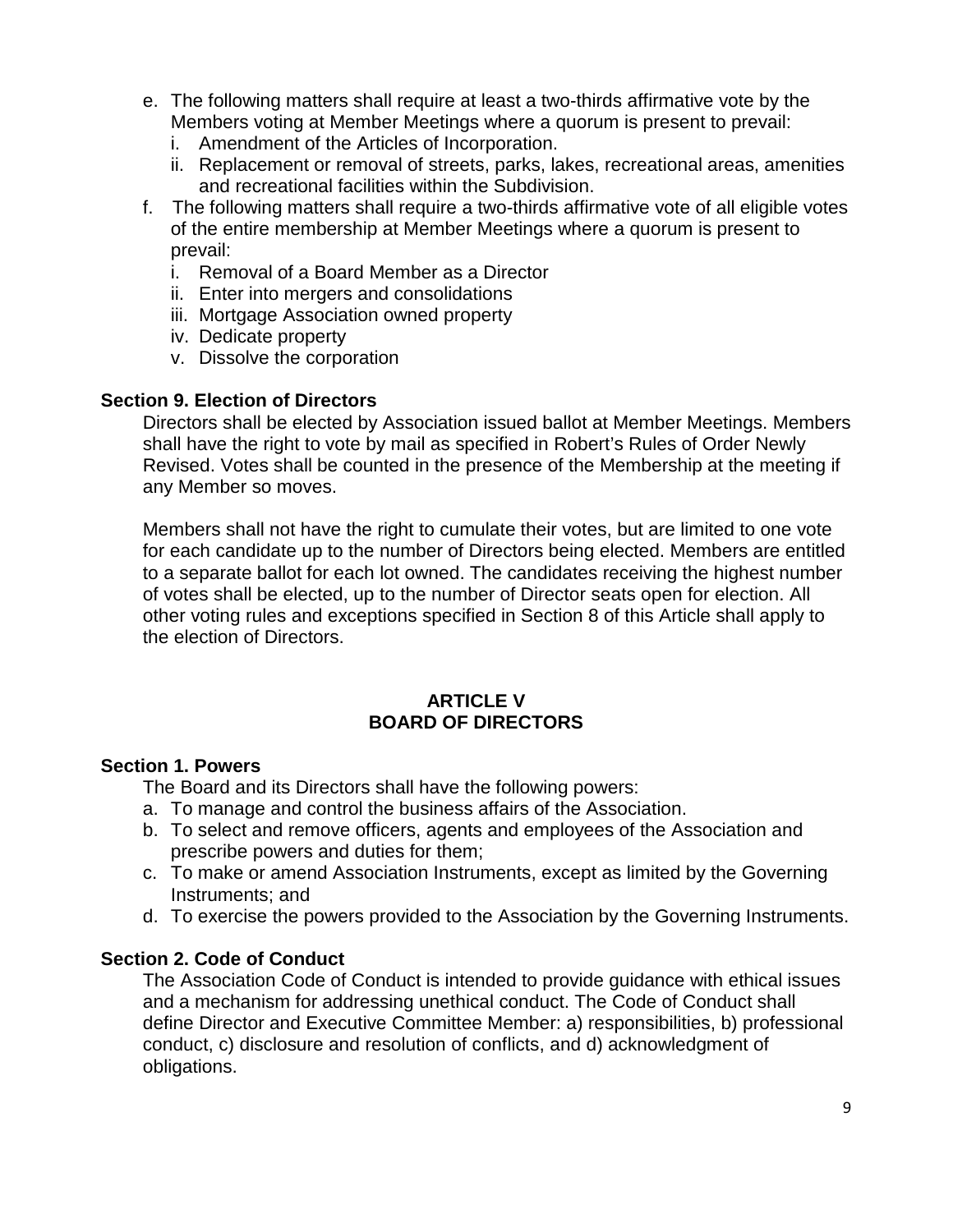### **Section 3. Number, Qualification, Term and Compensation**

There shall be seven authorized Director positions. In order to be placed on the ballot or to be considered to fill a Director vacancy, candidates shall: a) be a Member, b) be in good standing by the Record Date, and c) sign the Code of Conduct.

If there are multiple Owners of a single Lot, only one of the Owners shall be eligible to serve as a Member of the Board at any one time, unless the Lot Owner owns another Lot independently. Directors shall be elected to a term of not more than three years, but, may succeed themselves without limits. Directors may hold office until their respective successors are elected. Directors shall serve without compensation.

### **Section 4. Vacancies**

Director vacancies may be filled by a two-thirds affirmative vote of all of the remaining Directors until the next Annual Member Meeting. A Special Member Meeting may be held at the request of at least 20% of the votes of the entire Membership to fill the vacancy for the balance of the term. The Member Meeting shall be called no later than 30 days following a Member request by submission of a signed petition to the President of the Board. Director vacancies shall be deemed to exist in case of a) death, resignation, or removal of any Director, b) increase in the authorized number of Directors, c) Members failure to elect Directors to fill vacancies that may exist at a Member Meeting, or d) a vacancy declared by the Board.

No reduction of the authorized number of Directors shall have the effect of removing any Director from office prior to the expiration of the term of the Director.

### **ARTICLE VI BOARD OFFICERS**

### **Section 1. Officer Appointment**

Officer positions shall be appointed by the Board and shall include a President, one or more Vice Presidents, a Secretary and a Treasurer. The Board may also appoint other officers, including one or more Assistant Secretaries. Officers of the Board must be Directors and any Director may hold more than one office, except those of President and Secretary. Each officer shall hold office until resignation, removal, or becoming disqualified to serve. Officers may be appointed at any time to fill an officer vacancy.

### **Section 2. Officer Removal and Resignation**

Any officer may be removed by a Majority vote of the Directors in office at any Regular or Special Board Meeting. Any officer may resign at any time by giving written notice to the Board. Resignations shall take effect when notice is received or at the time specified.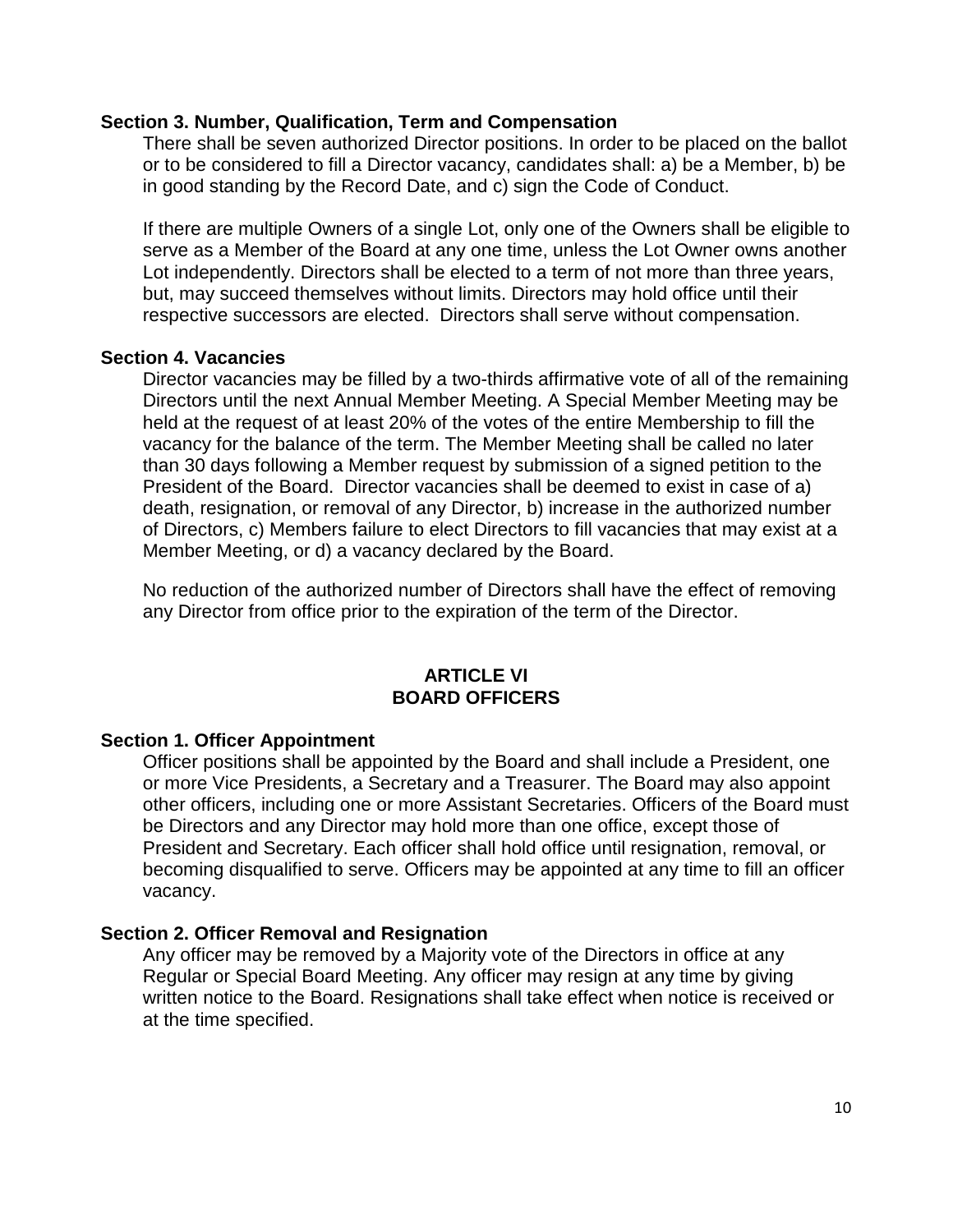### **Section 3. President**

The President shall be the chief executive officer of the Association and shall, subject to the control of the Board, have general supervision, direction and control of the business and officers of the Association. The President shall preside over Board and Member Meetings, except as otherwise provided in these By-Laws. The President shall be a member of all standing committees and shall have other powers and duties as may be prescribed by the Board, the Governing Instruments, or Robert's Rules of Order.

### **Section 4. Vice President**

In the absence or disability of the President, the Vice President designated by the Board shall perform all the duties of the President, and when so acting, shall have all the powers and restrictions of the President. Vice Presidents shall have other powers and duties as may be prescribed by the Board, the President, by the Governing Instruments, or Robert's Rules of Order.

### **Section 5. Secretary**

The Secretary shall keep minutes of all Board, Member and Executive Committee Meetings at the principal office or other place as the Board may order. Meeting minutes shall include: a) the date, time, and place, b) whether a Board, Member, or Executive Committee Meeting, c) whether Regular or Special, and, if Special, how authorized and the notice given, d) the names of the Directors present at Board and Member Meetings, e) the names of the Executive Committee Members present at Executive Committee Meetings, and f) the number of Members present, in person or by proxy, at Member Meetings. The Secretary shall keep a record giving the names and addresses of the current Association Members, the description and number of Lots owned by each Member, and which Members are in good standing and entitled to vote. The Secretary shall give notice of all Board and Member Meetings as required by the CICAA, the Not For Profit Act and these By-Laws, and shall have other powers and duties as may be prescribed by the Board, the President, the Governing Instruments, or Robert's Rules of Order. In the absence or disability of the President and the Vice President, the Secretary shall preside over Board and Member Meetings.

### **Section 6. Treasurer**

The Treasurer shall keep and maintain complete and correct accounts of the properties and business transactions of the Association, including accounts of its assets, liabilities, receipts, disbursements, gains or losses. The books of account shall at all times be open to inspection by any Director. The Treasurer shall deposit all moneys and other valuables in the name of and to the credit of the Association with depositories as may be designated by the Board. The Treasurer shall disburse the funds of the Association as may be ordered by the Board, shall render to the Directors, upon request, an account of all of the transactions as Treasurer and of the financial condition of the Association. The Treasurer shall have other powers and duties as prescribed by the Board, the President, the Governing Instruments, or Robert's Rules of Order. In the absence or disability of the President, the Vice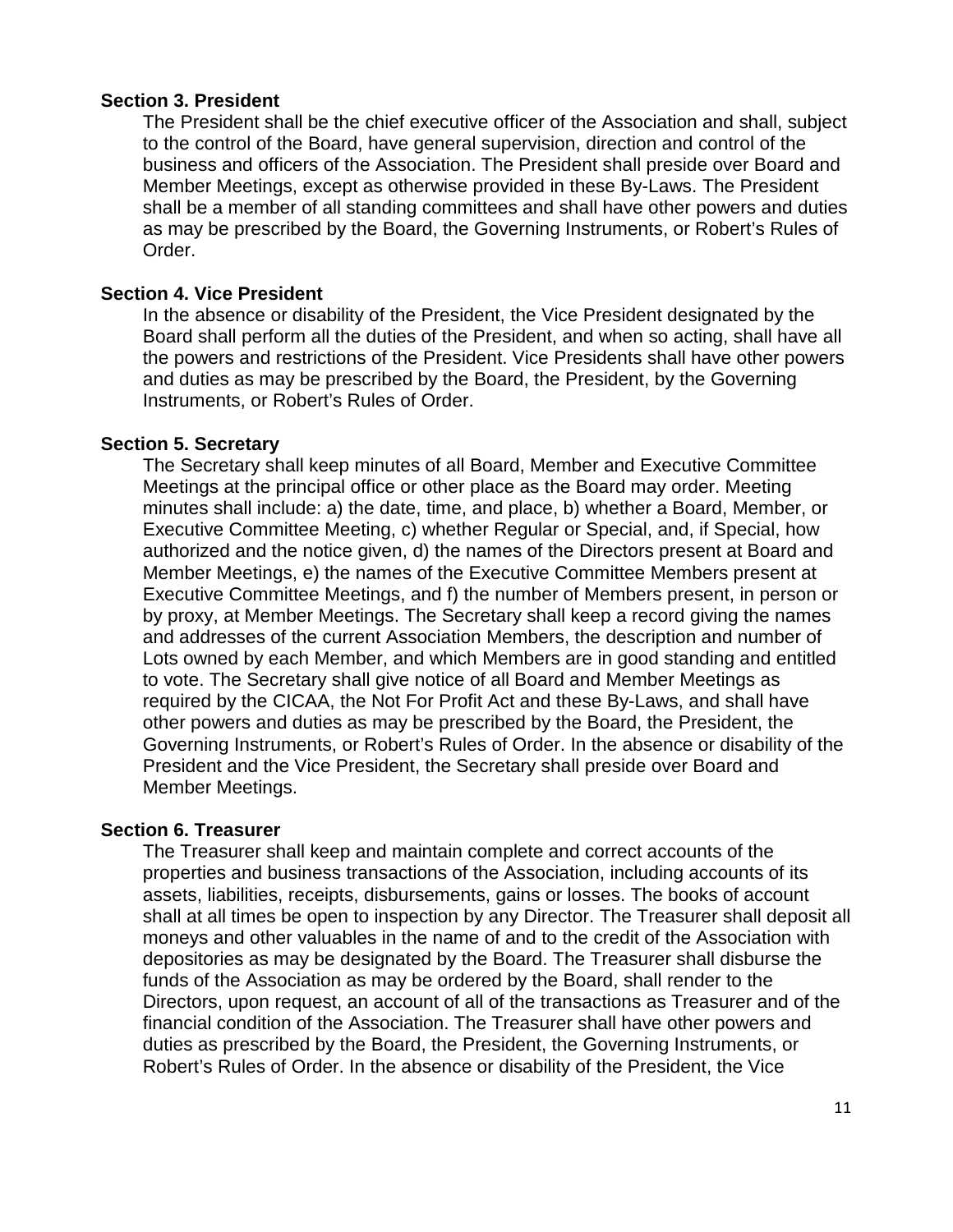President, and the Secretary, the Treasurer shall preside over Board and Member Meetings.

### **ARTICLE VII BOARD MEETINGS**

### **Section 1. Place of Board Meetings**

Board Meetings shall be held in Mackinaw Township, Illinois, at the place stated in the notice as designated by the Board.

### **Section 2. Regular Board Meetings**

A Regular Board Meeting is a gathering of a quorum of the Directors for the purpose of conducting Board business. Because the Association is not subject to the Illinois Open Meetings Act, Board gatherings for purposes such as planning, review, information sharing, and discussion are permitted and are not considered Regular Board Meetings.

There shall be at least four Regular Board Meetings during each fiscal year for the purpose of conducting the business affairs of the Association. Regular Board Meetings are in addition to Member Meetings and of the Board Meeting immediately following the Annual Meeting. The Board shall give notice of Regular Board Meetings not less than 48 hours prior to the meetings. Notice shall be posted on all Association bulletin boards and on the Association web-site, detailing the date, time, place, and purpose of the meetings.

Prior to any Board Meeting concerning adoption of the proposed Annual Budget or any assessments, the Board shall give each Member written notice. Written notice shall be either: a) in person, b) by mail, charges prepaid, addressed to the Member at the address appearing on the records of the Association, or c) by any other delivery method that is approved in writing by the Member and authorized by any Association Instruments. Notice shall also be posted in writing on all Association bulletin boards and on the Association web-site. All notices shall be made not less than 10 but not more than 60 days prior to the meeting, and shall specify the date, time, place, and purpose of the meeting.

Board Meetings shall be open to Owners, except for any portion of a meeting held in closed session for the following purposes:

- a. To discuss litigation, when an action against or on behalf of the Association has been filed and is pending, or is probable or imminent;
- b. To consider third party contracts;
- c. To discuss information regarding employee sensitive issues;
- d. To discuss violations of Association Rules and Regulations; and
- e. To discuss an Owner's unpaid charges.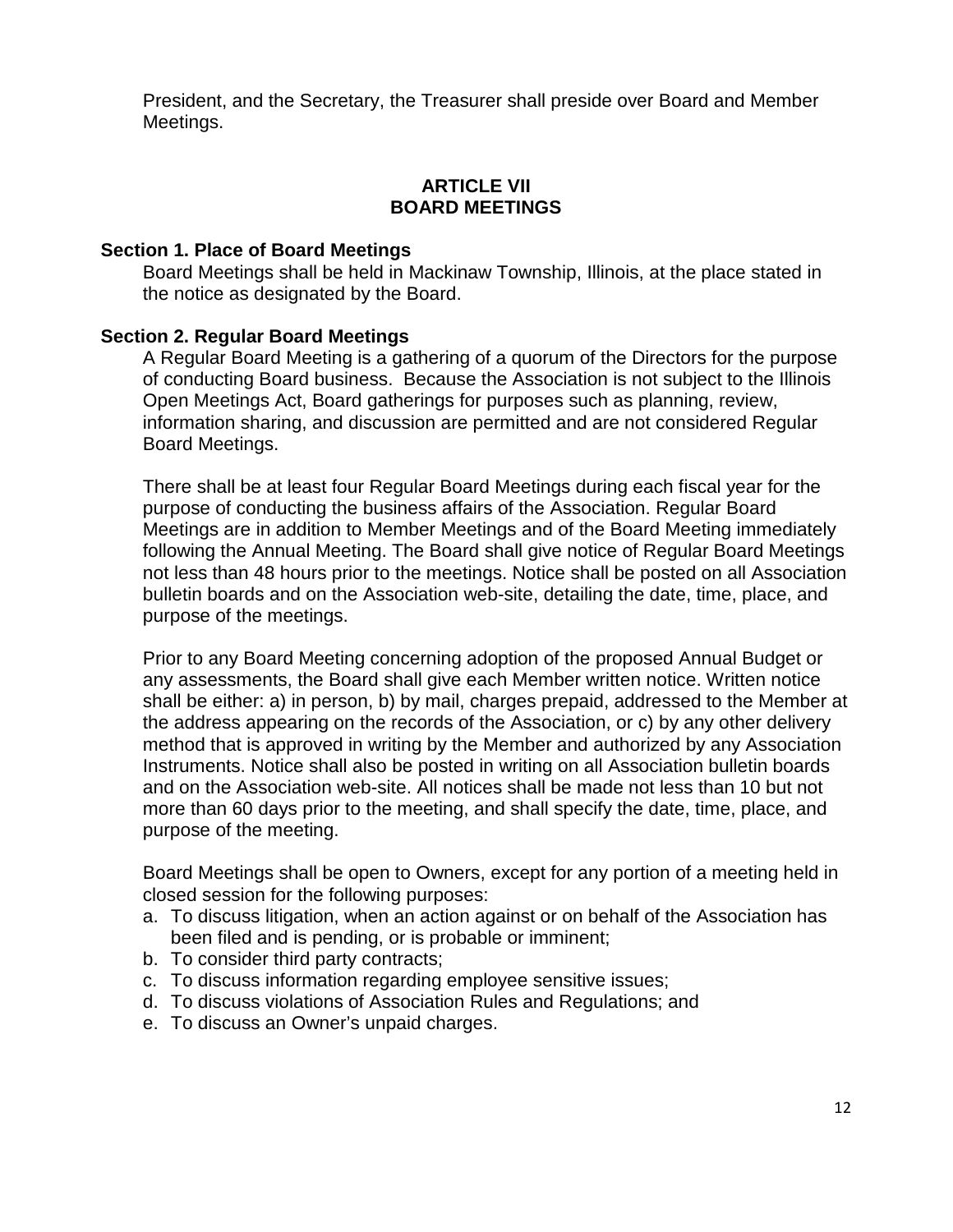Board votes on all matters, including those addressed in the closed session, shall be taken at a portion of the meeting open to the Owners. The Board shall reserve a portion any Board Meeting for comments by Owners, but the duration and meeting order for the Owners comment period is within the sole discretion of the Board.

Immediately following each Annual Member Meeting, there shall be a Regular Board Meeting for the purpose of organization, election of officers, and the transaction of other business. Call and notice of the meeting are waived.

### **Section 3. Special Board Meetings**

Special Board Meetings may be called by the President, by 25% of the Directors, or by any other method prescribed in the Association Instruments. Any Special Board Meeting shall be open to Owners with the same rules, exceptions, and notice requirements as in a Regular Board Meeting.

### **Section 4. Board Meeting Quorum**

A Majority of the Directors shall be necessary, present in person only, to constitute a quorum for the transaction of business, except to adjourn.

### **Section 5. Director Voting**

Each Director present, in person only, at a Board Meeting shall be entitled to one vote on business matters of the Association. An affirmative vote of a Majority of the Directors at the meeting where a quorum is present shall be regarded as the act of the Board. No Director may act by proxy on any matter.

### **ARTICLE VIII BOARD RESPONSIBILITIES AND RESTRICTIONS**

#### **Section 1. Fiscal Responsibilities**

- a. Fiscal Year: The fiscal year of the Association shall be January 1 December 31 and is subject to change as the Board may determine.
- b. Budget Proposal: The Board shall determine a proposed Annual Budget not later than December 1st of each year. The budget shall, at a minimum, specify amounts applicable to reserves, capital expenditures, repairs and real estate taxes. The Annual Budget shall not result in exceeding the limits set forth in Article X of these By-Laws.
- c. Budget Notice: The Board shall give a copy of the proposed Annual Budget to each Member. Delivery shall be either: i) in person, ii) by mail, charges prepaid, addressed to the Member at the address appearing on the records of the Association, or iii) by any other delivery method that is approved in writing by the Member and authorized by any Association Instruments. Delivery shall be at least 30 days, but not more than 60 days prior to adoption by the Board, but not later than December 1st of each year.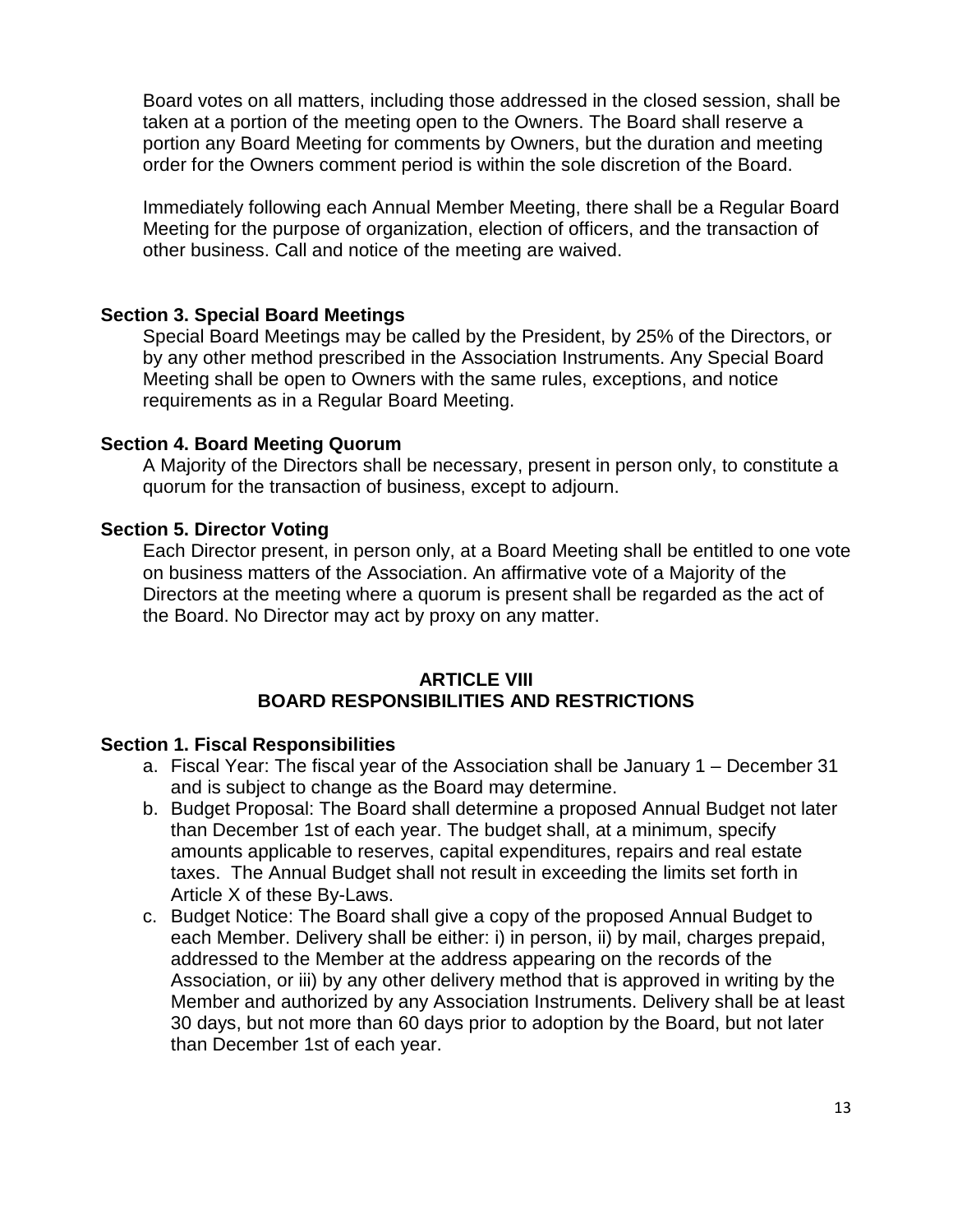- d. Budget Adoption: The Board shall adopt an Annual Budget prior to January 1st of each year.
- e. Budget Ratification: Any budget or Separate Assessment may be adopted by the Board. If the sum of Regular and Separate Assessments payable during any fiscal year exceeds 115% of the sum of the preceding fiscal year assessment, the Members may petition for a Special Member Meeting to consider rejecting the adopted budget or assessment. The Board, upon delivery of a written petition within 14 days of Board action by at least 20% of the votes of the entire membership, shall call a Special Member Meeting within 30 days of delivery. The budget or Separate Assessment shall be deemed ratified, unless a Majority of the votes of the Members present, in person or by proxy, reject the adopted budget or Separate Assessment.
- f. Budget Variance: The Board shall disclose to all Members expenses that exceed the total amount of the adopted Annual Budget and identify assessments needed to offset the variance in future budgets.
- g. Bid Requirements: For any service contract or purchase of products or materials over \$10,000, at least three quotes or offers must be sought. It is not mandatory that the lowest bidder be selected and other factors such as location, service, quality, turnaround time, etc. should be considered. Contract duration should not exceed three years without a re-bid process.
- h. Non-Bid Purchases: Due diligence and comparison shopping is expected. Reasonable efforts are expected to find the best value for the Association.
- i. Spending Limits: Each Board must set spending limits for the Board and committee chairs. The prior Board's limits remain in place until the new Board sets its limits at the June Regular Board Meeting. For purchases of products or services of \$7,500 or greater, all Directors shall be notified of the proposed expenditure and be given the opportunity to discuss its merits and to vote on its approval. A Majority approval of the Directors present is required to approve those expenditures.
- j. Financial Reporting: The Board shall employ an independent third party Accounting firm to assist with the financial reporting.

The Board shall, at each Annual Member Meeting, provide the membership a review of each fund, including receipts, expenses and balances for the preceding fiscal year.

The Board shall make available for review to all Members:

- i. A reasonably detailed summary of the receipts, expenses and reserves for the preceding fiscal year;
- ii. An itemized accounting of the expenses actually incurred or paid in the preceding fiscal year. Included shall be an indication of which portions were for reserves, capital expenditures or repairs or payment of real estate taxes. The Board shall provide a tabulation of the amounts collected pursuant to the budget, and showing the net excess or deficit of income over expenditures plus reserves; or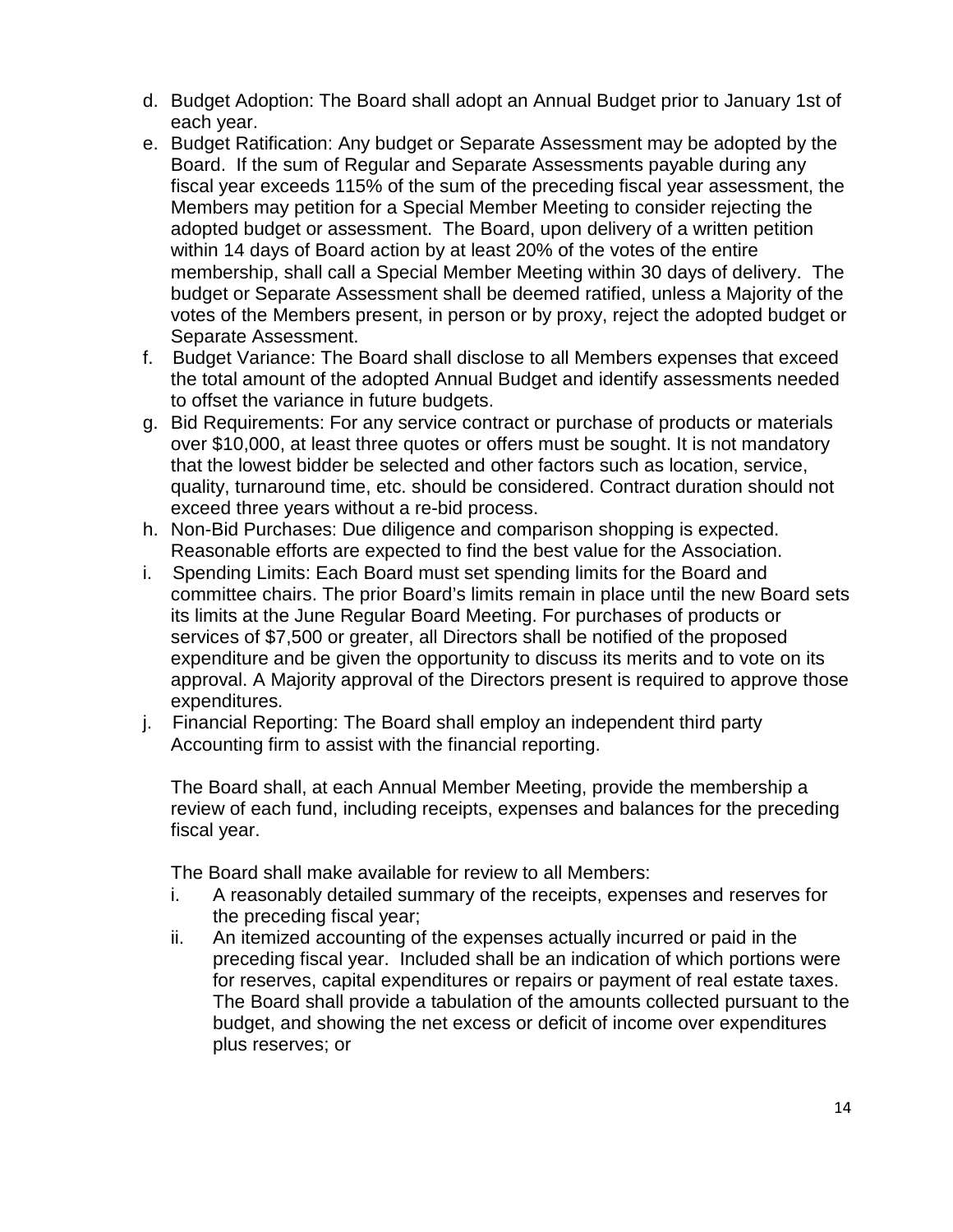- iii. A consolidated annual independent audit report of the financial status of all fund accounts within the Association.
- k. Checks and Drafts: All checks and drafts, other orders of payment of money, notes or other evidences of indebtedness issued in the name of or payable to the Association shall be signed or endorsed as shall be determined by the Board. Directors may sign checks or drafts, other orders of payment of money for the Association, notes or other evidences of indebtedness issued in the name of or payable to the Association. However, Directors shall not sign checks or drafts if a family member or an Associate Member resulting from the Director is in the employment of the Association in any position where the authority or permissions to sign checks or drafts are part of the responsibility for the position.

### **Section 2. Director Employment**

Directors are prohibited from employment by the Association in any position where signing of checks or drafts, other orders of payment of money for the Association, notes or other evidences of indebtedness issued in the name of or payable to the Association is a part of the responsibility for the position.

### **Section 3. Contract Restrictions**

The Association, as provided in the CICAA, is prohibited from entering into any contract with:

- a. A current Director;
- b. A corporation or partnership in which a Director, their spouse, parents, siblings, children, or Associate Member have a 25% or more interest; or
- c. Anyone in the employment of the Association.

### **Section 4. Execution of Contracts and Documents**

The Board may authorize any officer or agent to enter into any contract or execute any document on behalf of the Association, except as restricted in Section 3 of this Article. Unless otherwise specifically determined by the Board, or otherwise required by law, contracts, and other corporate documents, shall be executed by an Officer on the Board.

### **Section 5. Review of Fines**

The Board shall provide an opportunity to be heard regarding fines for violations of Association Instruments. The Board may, at their discretion, dismiss any fines charged.

### **Section 6. Executive and Advisory Committees**

The Board may create one or more Executive Committees, as provided by the Not For Profit Act, which shall have two or more Directors, a Majority of its membership shall be Directors, and all committee members shall serve at the pleasure of the Board. In order to be appointed to an Executive Committee each committee member shall: a) be a Member, b) be in good standing, and c) sign the Code of Conduct. A Majority of any Executive Committee shall constitute a quorum and a Majority of committee members present and voting at a meeting at which a quorum is present is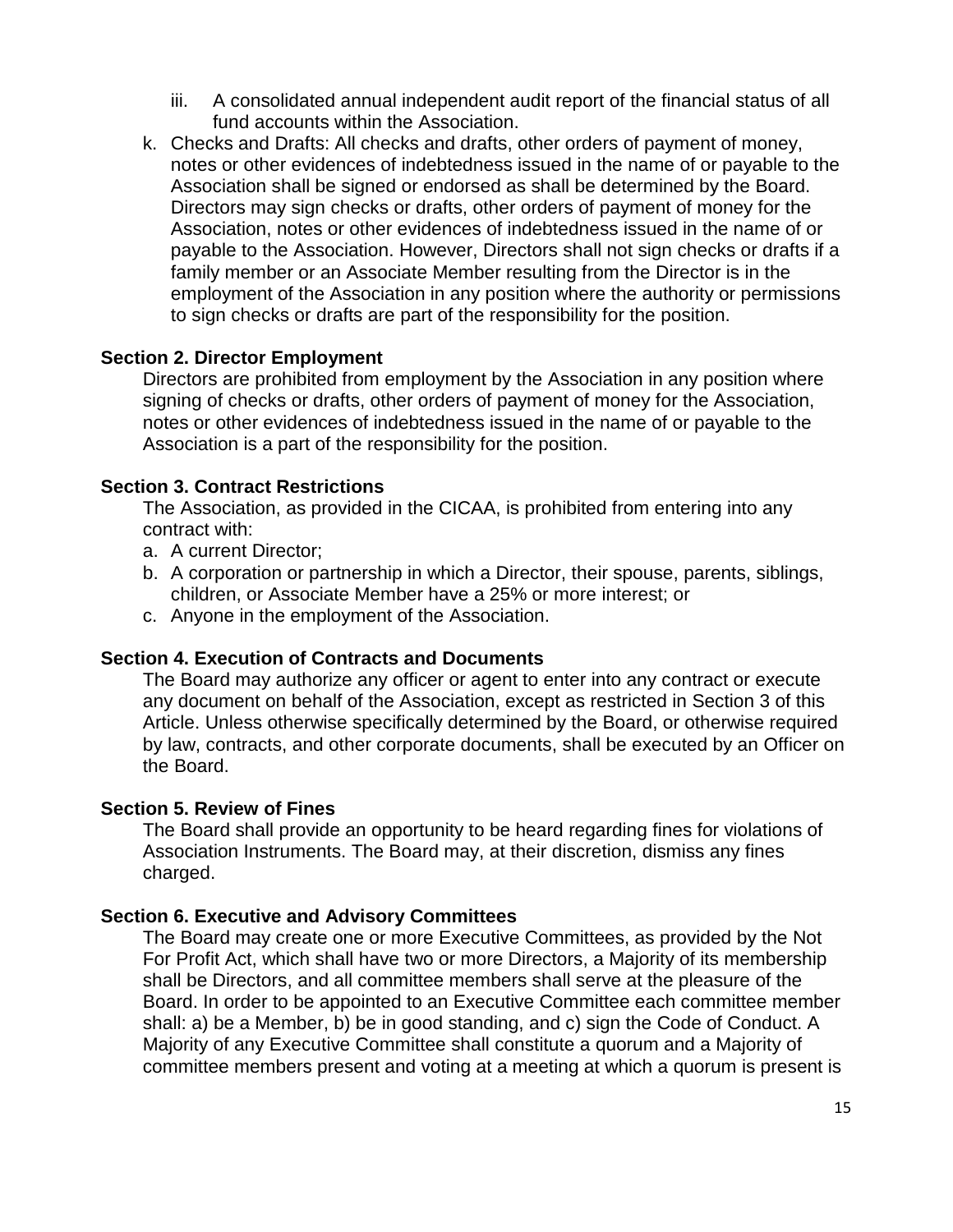necessary for committee action. Meeting minutes shall be taken at the committee meeting.

The Board may create and appoint Members to Advisory Committees which are not required to have Directors as members. Advisory Committees may not act on behalf of the Association or bind it to any action, but may make recommendations to the Board. The formal requirements for Executive Committees are not required for Advisory Committee meetings.

### **Section 7. Recording of Instruments**

The President of the Board or a designated Board Officer shall execute and record any Member or Board approved amendments of CCE&Rs, Articles of Incorporation, and By-Laws. Amendments shall be recorded with the Tazewell County, Illinois Recorder's Office not less than 30 days after approval. Amendments shall not be valid unless duly recorded and shall be effective upon recordation, unless the amendment sets a different effective date.

### **Section 8. Filing Annual Reports and Articles of Incorporation Amendments**

The Board shall file Annual Reports, not later than March 1st each year, and shall file amendments to the Articles of Incorporation with the Secretary of State of Illinois in accordance with the Not For Profit Act.

### **Section 9. Insurance and Bonding**

The Board shall procure and maintain insurance coverage as follows:

- a. Fidelity insurance covering Directors and employees who control or disperse funds of the Association for the maximum amount of coverage that, at the discretion of the Board, is reasonably adequate to protect the funds in the custody and control of the Association;
- b. Property insurance covering Association owned vehicles, equipment and structures;
- c. Liability insurance covering Owner, resident and guest injury on Association property;
- d. Workers Compensation Insurance covering legally required Association employee protection in the case of injury in the performance of Association duties; and
- e. Directors and Officers/Errors and Omissions insurance covering the Board from lawsuits that may arise from a mistake in judgment.

# **ARTICLE IX RECORDS AND ACCESSIBILITY**

### **Section 1. Examination by Members or Owners**

The Board shall maintain the following records and make them available for examination and copying by any Member or Owner or their agent, where authorized by the CICAA and these By-Laws, at a reasonable cost per page and at convenient hours: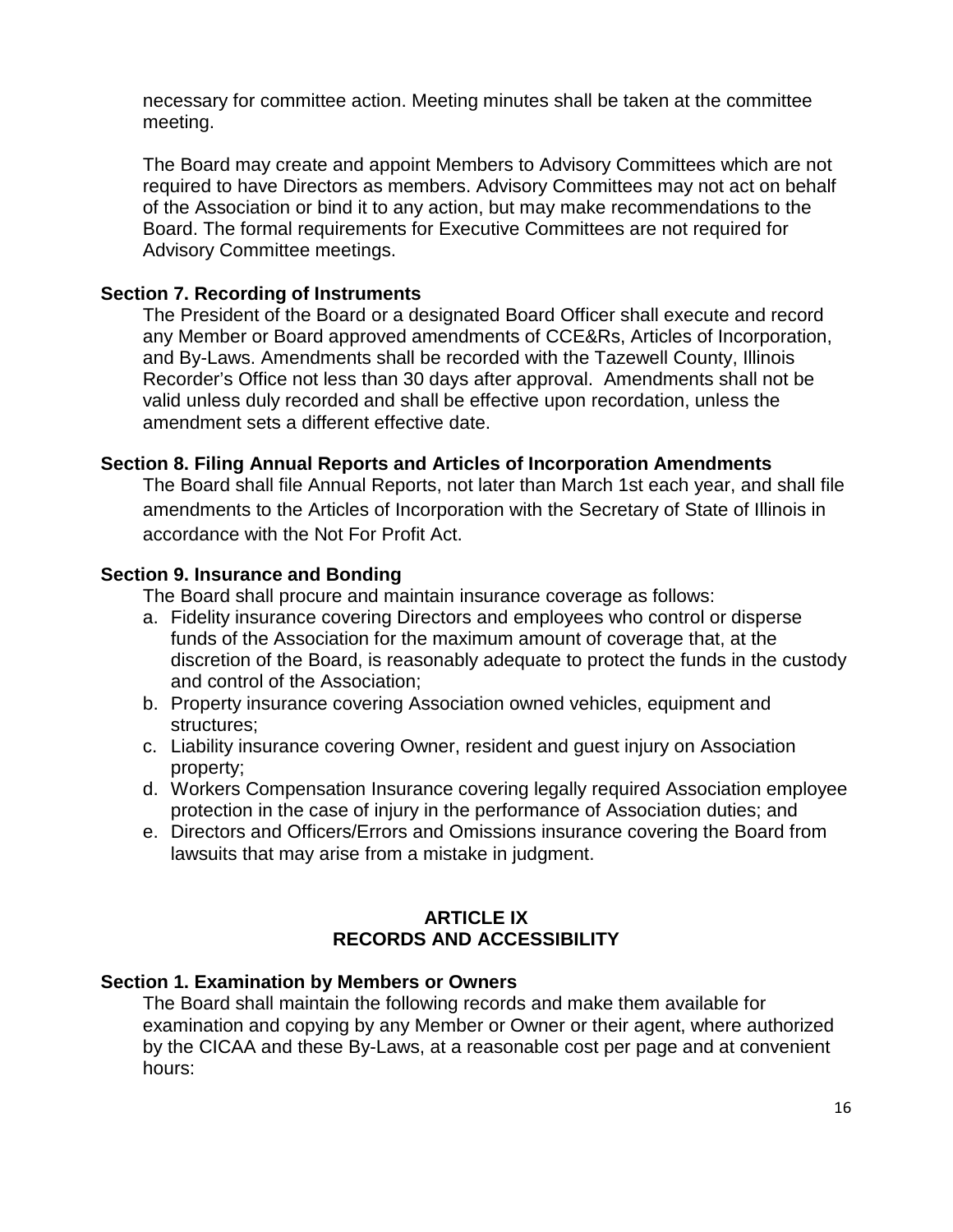- a. Copies of recorded Association Instruments, including amendments, and annual reports;
- b. Detailed and accurate records in chronological order of receipts and expenditures, specifying and itemizing maintenance and repair expenses incurred, and copies of contracts, leases, or other agreements entered into by the Board;
- c. Meeting minutes, which shall be maintained for not less than 7 years;
- d. Ballots and proxies related to any elections, which shall be maintained for not less than one year; and
- e. Other records of the Board, not otherwise protected by law, as are available pursuant to the Not for Profit Act.

## **Section 2. Inspection by Prospective Purchaser**

The Board shall maintain the following records and make them available to any prospective purchaser of a Lot for inspection, upon written request by the seller:

- a. Copies of any recorded Association Instruments;
- b. A statement of any liens, including a statement of account of the Lot setting forth the amounts of unpaid assessments and other charges due and owing on the Lot;
- c. A Statement of any capital expenditures anticipated by the Association within the current or succeeding two fiscal years;
- d. A statement of status and amount of any reserve funds and any other fund specifically designated for association projects;
- e. A copy of the statement of financial condition of the Association for the last fiscal year for which a statement was available;
- f. A statement of the status of any pending suits or judgments in which the Association is a party; and
- g. A statement setting forth what insurance coverage is provided for all Owners by the Association.

The President of the Board or a designated Board Officer shall furnish the above information within 30 days after receiving a written request from the seller. A reasonable fee covering the direct out-of-pocket cost of copying and providing the information may be charged by the Association to the seller.

# **ARTICLE X ASSESSMENTS**

### **Section 1. Regular Assessments**

Regular Assessments are for planned expenses and shall include, but are not limited to, general operating expenses, maintenance, equipment, reserves, and planned additions or alterations to Association owned property.

Regular Assessment shall automatically increase each year with the rate of inflation. The rate of inflation shall be determined by the increase in the U. S. Bureau of Labor Statistics Consumer Price Index for all Urban Consumers during the preceding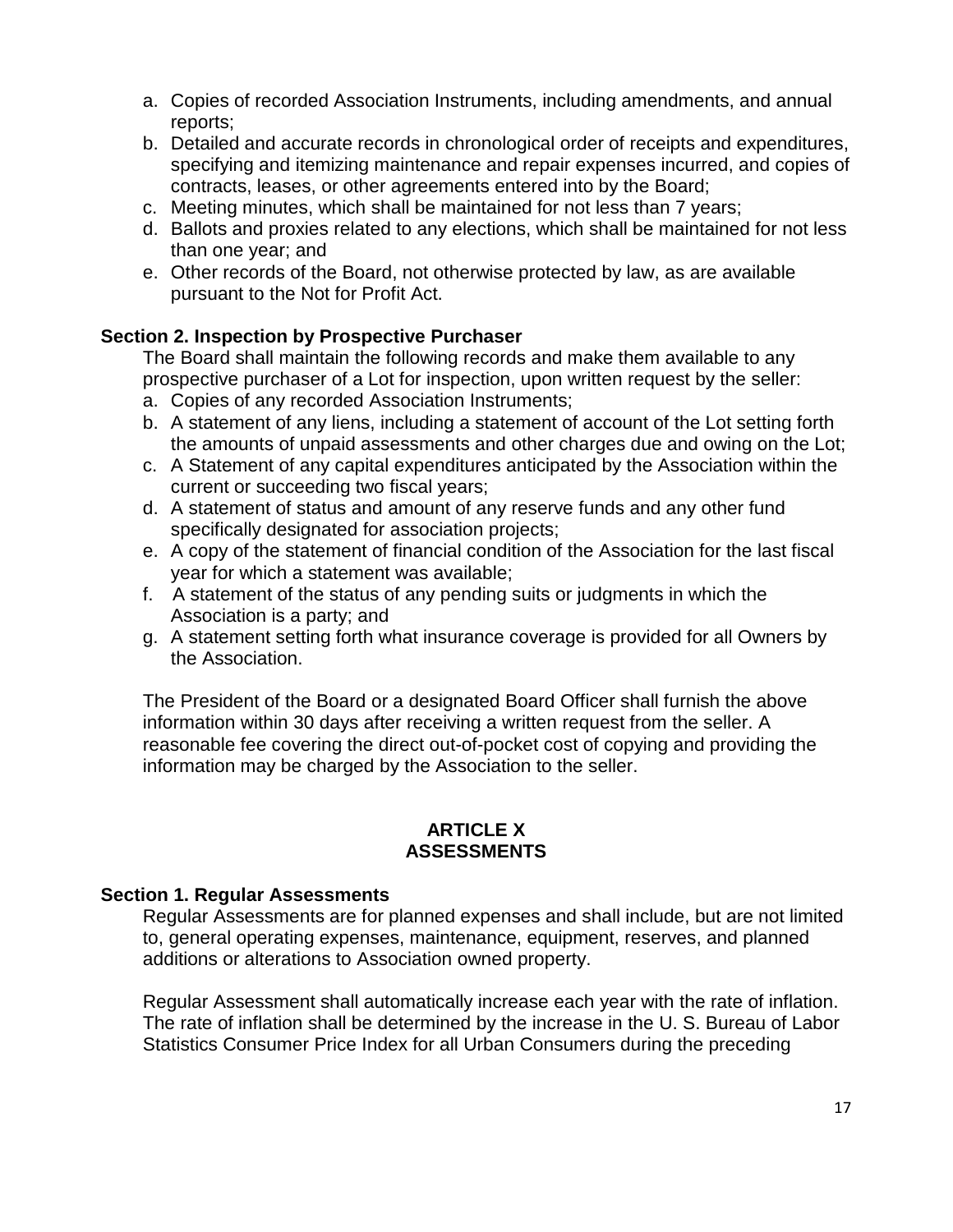calendar year. During the years where there is deflation, the assessment shall remain unchanged.

Regular Assessments include the following:

a. Annual Assessment: Each year the Board shall fix the amount of the Annual Assessment to secure funds for planned expenses in the adopted budget, including the Reserve Repair and Replacement Fund, and the Reserve Emergency Fund. The Annual Assessment shall be levied against each Lot, excluding the exemptions as provided in Section 3 of this Article, and shall be a debt of the Lot Owner. The Board Secretary shall be responsible for mailing billing for the Annual Assessment to each Member. The notice, showing the Annual Assessment due on March 1, shall be mailed prior to February 15th to the address appearing in the records of the Association.

Annual Assessments received shall be distributed to dedicated funds and used in the manner specified in this Section. Each of the funds shall be held in isolated accounts, each of which may be divided into diversified accounts limited to checking, savings, and certificates of deposit. Unless authorized by the Board for a specified reason, no funds are to be kept in cash. The Annual Assessment shall be distributed into the following funds:

- i. General Fund: Annual Assessments received are deposited into this fund, except amounts dedicated to Reserve or Separate Assessment Funds. This fund is for all common Association expenses as provided by the Association Instruments and included in the adopted budget;
- ii. Reserve Repair and Replacement Fund: Any portion of the Annual Assessment as may be determined by the Board may be added to this fund. This fund is only used to repair or replace Association owned property not included in the adopted budget;
- iii. Reserve Emergency Fund: Five percent of billed Annual Assessments shall be added to the Emergency Fund in June of each year. This fund is only used for the following expenses at the discretion of the Board:
	- Relating to a danger to or a compromise of structural integrity of Association owned property or facilities;
	- Relating to a danger to life, health, or safety of anyone on Association property; or
	- As mandated by law.

The Reserve Repair and Replacement Fund, and the Reserve Emergency Fund shall be used prior to adopting any Separate Assessment for their specified purposes.

b. Reserve Road Fund Assessment: A Reserve Road Fund Assessment shall be levied against only one Lot per Member, excluding the exemptions as provided in Section 3 of this Article, and shall be a debt of the Lot Owner. The Board Secretary shall be responsible for mailing billing for the Reserve Road Fund Assessment to each Member. The notice, showing the assessment due on July 1st, shall be mailed prior to June 1st to the address appearing in the records of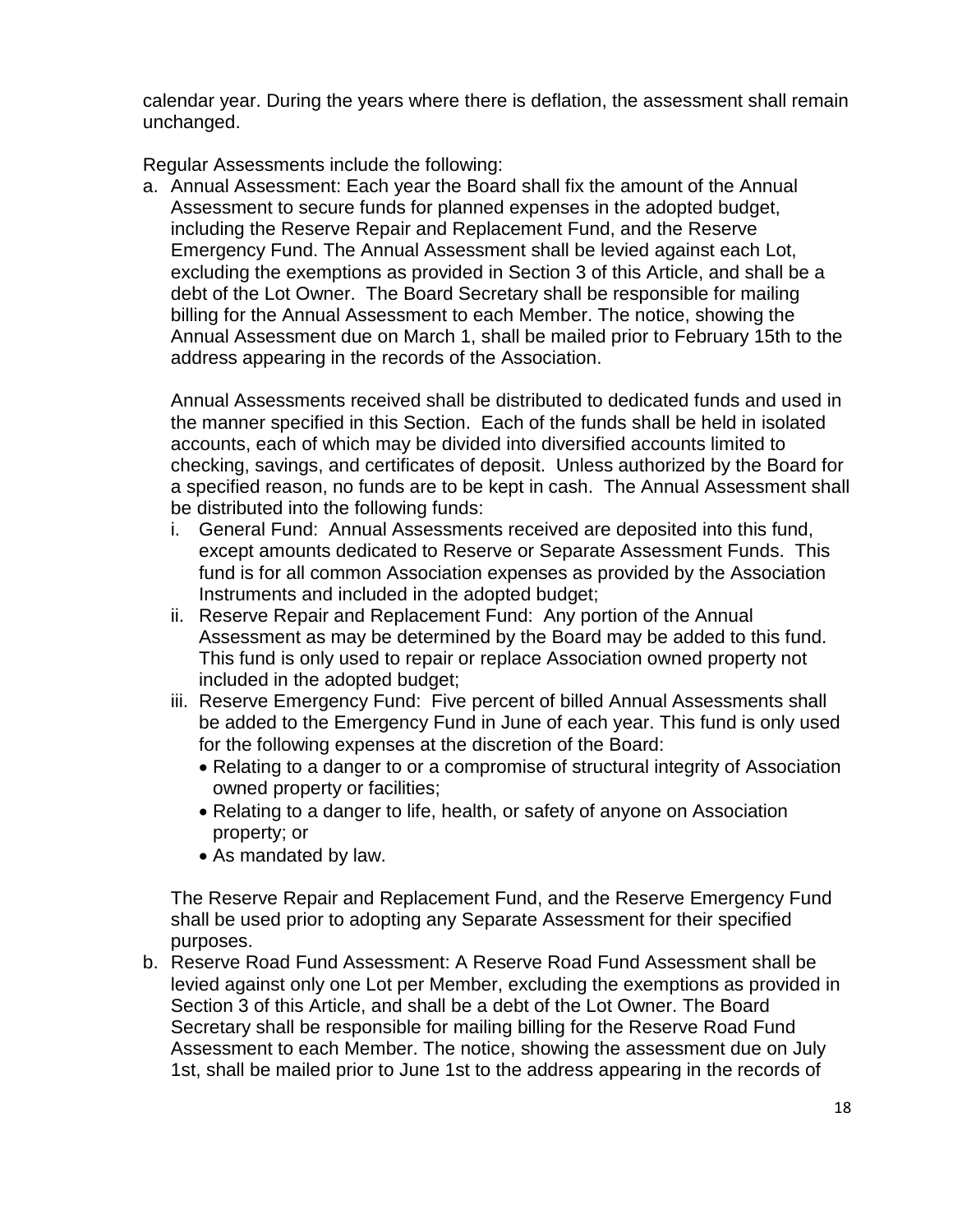the Association. Reserve Road Funds shall be held in an independent account and shall be used only for the maintenance, repair and upkeep of the roads, roadways and parking areas in the Subdivision.

c. Reserve Lake Fund Assessment: A Reserve Lake Fund Assessment shall be levied against only one Lot per Member, excluding the exemptions as provided in Section 3 of this Article, and shall be a debt of the Lot Owner. The Board Secretary shall be responsible for mailing billing for the Reserve Lake Fund Assessment to each Member. The notice, showing the assessment due on October 1st, shall be mailed prior to September 1st to the address appearing in the records of the Association. Reserve Lake Funds shall be held in an independent account and shall be used only for the maintenance, repair and upkeep of the lake, dam, and siltation beds in the Subdivision.

The Association may file liens against each Lot within the Subdivision, or take any other action, as may be provided by law, to collect or enforce payment of delinquent assessments.

### **Section 2. Separate Assessments**

Separate Assessments are for unplanned expenses of the Association. The Board may fix the amount of Separate Assessments necessary to fund expenses not included in the Annual Budget. Separate Assessments relating to emergencies or as mandated by law may be adopted by the Board without Member approval, but nonemergency assessments may be rejected by the Members, as provided by the CICAA. Members may reject the adopted Separate Assessment if the sum of all Regular and non-emergency Separate Assessments payable in the current fiscal year exceeds 115% of the sum of all Regular and non-emergency Separate Assessments payable during the preceding fiscal year.

Separate Assessments include the following:

- a. Any unplanned expenses to Association owned property not relating to emergencies and not mandated by law. Such assessments are subject to approval of a Majority of the Members voting at a Member Meeting;
- b. Any unplanned expenses relating to emergencies or mandated by law. Emergencies means a danger to or a compromise of structural integrity of Association owned property or facilities, and includes a danger to life, health, or safety of anyone on Association property. Such assessments are not subject to Member approval; and
- c. Multi-year assessments may be adopted by the Board. Unplanned Multi-year assessments are subject to approvals as specified in subsections "a" and "b" of this Section.

If total Association expenses exceed the total amount of the approved and adopted budget, the Association shall disclose this variance to each Member and specifically identify the subsequent assessment needed to offset this variance in future budgets.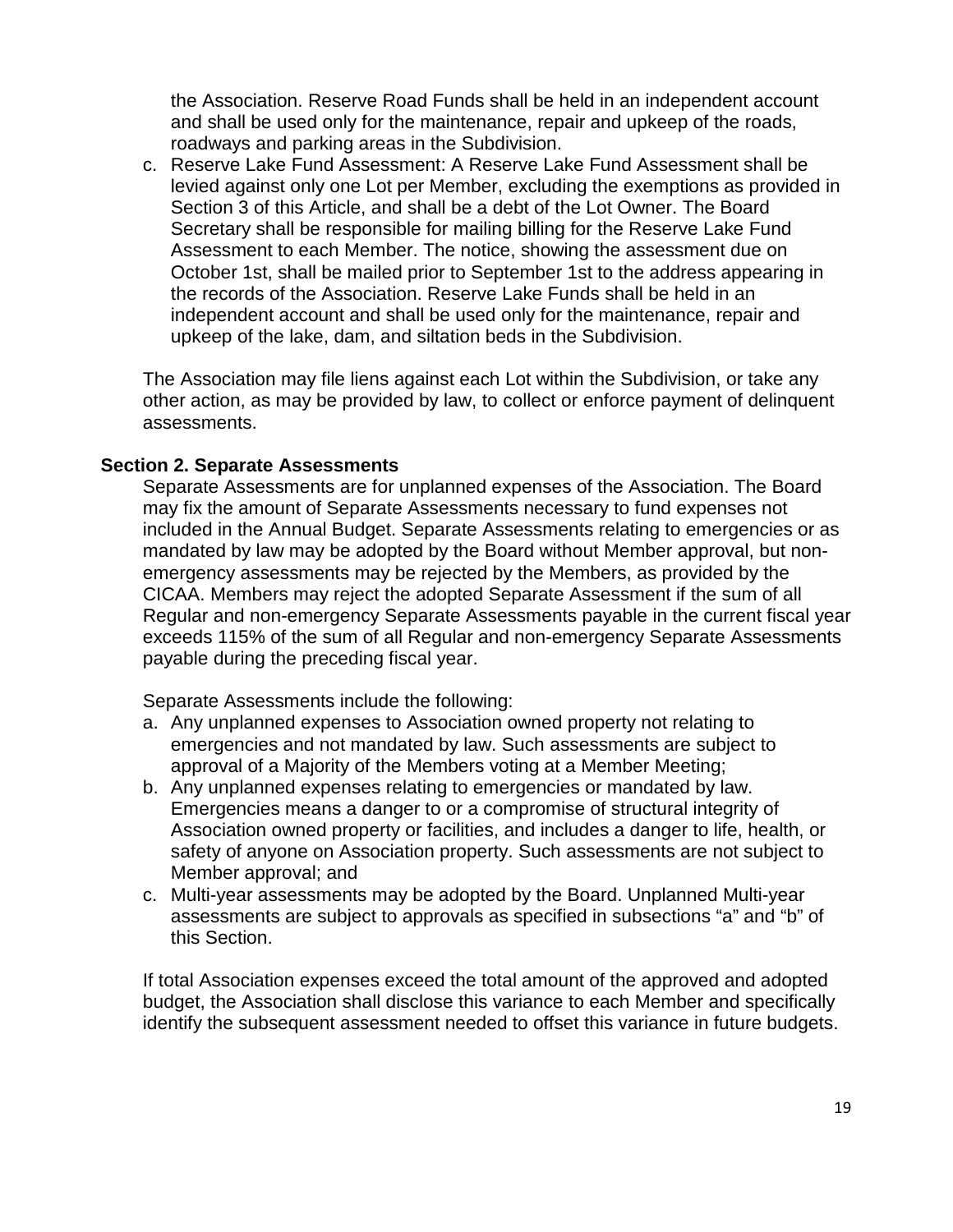Upon approval, a Separate Assessment shall be levied against only one Lot per Member, excluding the exemptions as provided in Section 3 of this Article, and shall be a debt of the Lot Owner. The Board Secretary shall be responsible for billing the Separate Assessment to each Member by a date as shall be set by the Board. Billing for the Separate Assessment shall be mailed to the address appearing in the records of the Association and shall show the amount due on a date as shall be set by the Board.

The Association may file liens against each Lot or take any other action, as may be provided by law, to collect or enforce payment of delinquent assessments.

### **Section 3. Exemptions**

Assessment exemptions shall include:

- a. Association owned Lots;
- b. Any Lots owned by a corporation that may acquire property within the Subdivision for the sole purpose of providing or operating utilities serving the Association; and
- c. Any other exemptions designated by the Board, by law, or by Association Instruments.

#### **Section 4. Obligated Funds**

The Board or the Membership shall not take action which would reduce the amount of funds collected during any period of time where funds have been obligated to fulfill existing contractual obligations on behalf of the Association.

### **ARTICLE XI NON-PAYMENT OF CHARGES**

#### **Section 1. Late Fees and Interest**

Late fees may be applied after the assessment is 30 days past due and interest may be applied monthly on the unpaid balance until paid in full. These charges shall be determined by the Board and reported in the Association Schedule of Fees. The late fees and applied interest shall be added to the Lot owner's account balance in addition to their assessments. These charges are a debt of the Lot Owner to the Association and payment may be enforced as provided by law.

#### **Section 2. Collection Fees**

Fines, and any fees expended or charged by the Association in the collection or enforcement of debt payment of these charges owed by a Member or Associate Member shall be a debt of the Lot Owner. No Association fees pertaining to the collection of a Lot Owner's financial obligations to the Association shall be added to a Lot Owner's common expenses. The Board has the authority to contract with a management agent to include the cost of the management agent's fees incurred by the Association to the amount due from a Lot Owner. A managing agent's fees may be added if related to the costs to collect common expenses for the Association and the fees are set forth in a contract between the managing agent and the Association.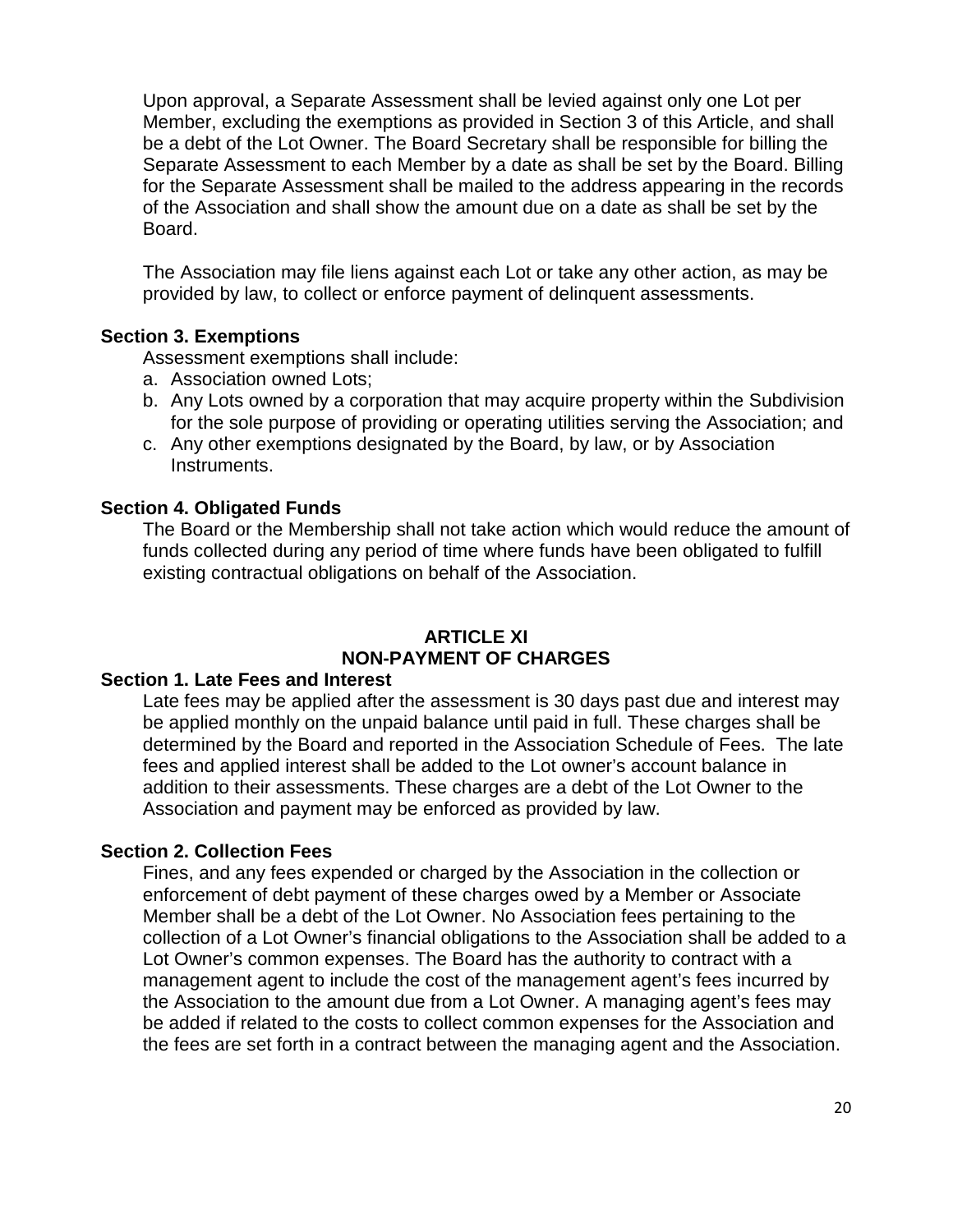### **Section 3. Liens**

The Association may file liens against each Lot within the Subdivision, or take any other action, as may be provided by law, to collect or enforce payment of any delinquent debt to the Association.

### **ARTICLE XII AMENDMENTS**

## **Section 1. Amending By-Laws**

These By-Laws may be amended by the Board, except Articles X and XII. These exceptions cannot be changed without approval by a Majority of the votes cast at the original Member Meeting, or two-thirds of the votes cast at a continued or reconvened Member Meeting.